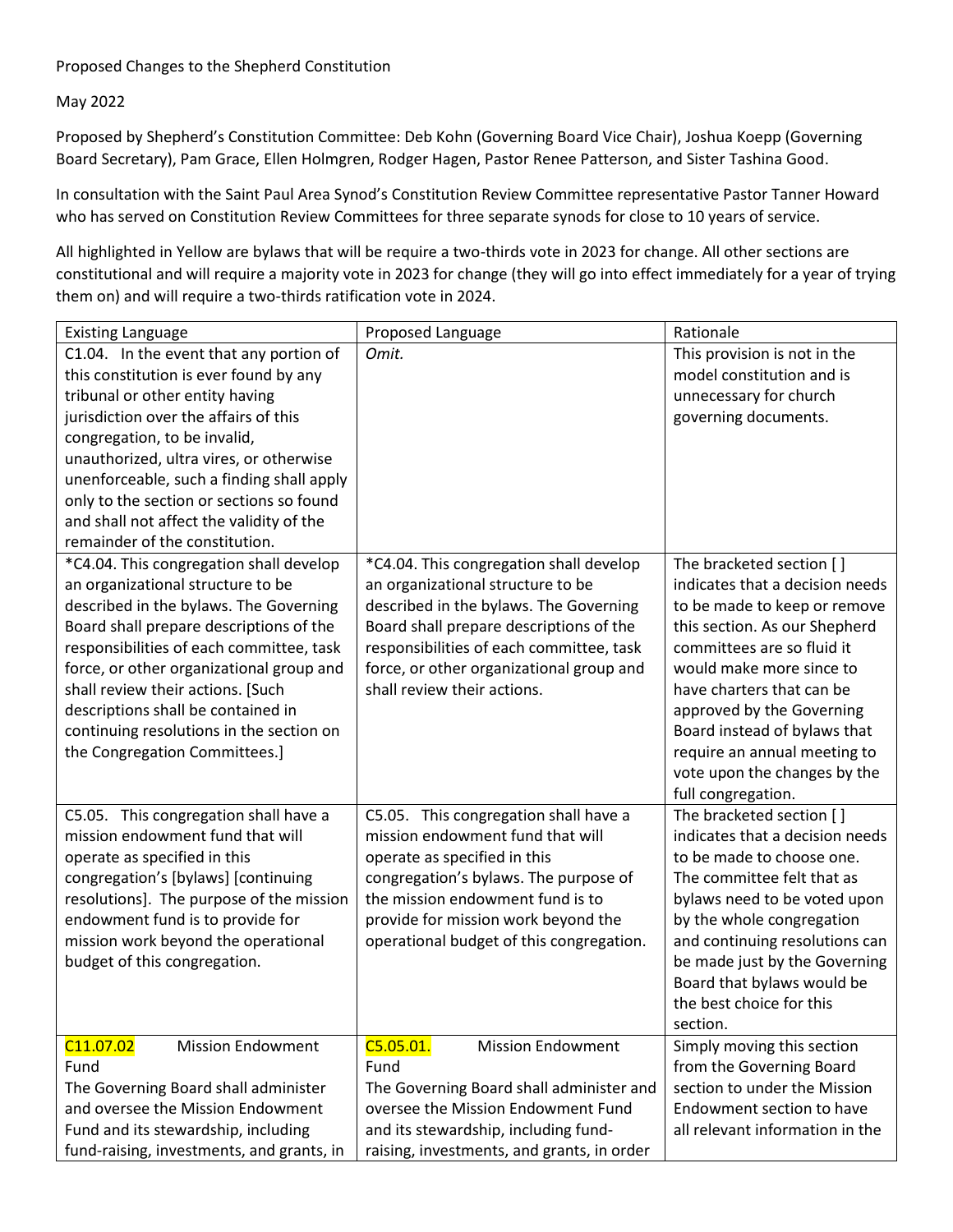| order to enhance the extended ministry<br>same location within the<br>to enhance the extended ministry and<br>and mission outreach of the<br>mission outreach of the congregation<br>constitution.<br>congregation apart from the<br>apart from the congregation's general<br>congregation's general operations. As<br>operations. As part of the Board's duties,<br>it specifically shall:<br>part of the Board's duties, it specifically<br>shall:<br>Coordinate fund-raising activities<br>a.<br>Coordinate fund-raising<br>for long term giving.<br>a.<br>activities for long term giving.<br>Provide ongoing educational and<br>b.<br>Provide ongoing educational<br>motivational events and materials to<br>b.<br>and motivational events and materials<br>foster stewardship growth and mission<br>to foster stewardship growth and<br>development.<br>mission development.<br>Formulate an Investment Policy<br>c.<br>Formulate an Investment Policy<br>to guide investment decisions.<br>C <sub>1</sub><br>Strive to distribute income from<br>to guide investment decisions.<br>d.<br>Strive to distribute income from<br>the Mission Endowment Fund at least<br>d.<br>the Mission Endowment Fund at least<br>annually and at such other times, as it<br>annually and at such other times, as it<br>deems necessary and/or practical to<br>accomplish the purposes of the Fund.<br>deems necessary and/or practical to<br>accomplish the purposes of the Fund.<br>Distribution of all accumulated income<br>Distribution of all accumulated income<br>need not occur annually if the Governing<br>Board determines that disbursement of<br>need not occur annually if the Governing<br>Board determines that disbursement of<br>income during a year is not wise or<br>income during a year is not wise or<br>prudent.<br>prudent.<br>Appoint and charge task forces<br>e.<br>with specific tasks or projects.<br>Appoint and charge task forces<br>e.<br>with specific tasks or projects.<br>*C8.02. d.<br>*C8.02. d.<br>Associate members are<br>Associate members are<br>The bracketed section []<br>indicates that a decision needs<br>persons holding membership in other<br>persons holding membership in other<br>[ELCA] [Lutheran] [Christian]<br>to be made to choose one.<br>Christian congregations who wish to<br>congregations who wish to retain such<br>retain such membership but desire to<br>The committee felt that as we<br>membership but desire to participate in<br>participate in the life and mission of this<br>have many members whose<br>the life and mission of this congregation.<br>spouses are of other Christian<br>congregation. These individuals have all<br>These individuals have all the privileges<br>the privileges and duties of membership<br>traditions (i.e. Catholic) this<br>and duties of membership except voting<br>except voting rights or other rights and<br>choice would best represent<br>rights or other rights and privileges<br>privileges ascribed to voting members by<br>who we are as Shepherd.<br>ascribed to voting members by the<br>the provisions of this constitution and its<br>provisions of this constitution and its<br>bylaws.<br>bylaws.<br>C.8.05.01<br>Discontinuance of<br>Omit.<br>This is redundant. The realities<br>of the bylaw are addressed in<br>Membership<br>C8.05.c & d & e<br>A confirmed member in good<br>a.<br>standing desiring to change his/her<br>membership to another Lutheran<br>congregation shall, upon request to the<br>pastors, receive a letter of transfer.<br>Members who have been<br>b.<br>dismissed, in accordance with the<br>constitution, or who have resigned, and<br>members who have transferred to other<br>Lutheran congregations, or who are<br>definitely known to have become<br>members of other congregations |                                |  |
|----------------------------------------------------------------------------------------------------------------------------------------------------------------------------------------------------------------------------------------------------------------------------------------------------------------------------------------------------------------------------------------------------------------------------------------------------------------------------------------------------------------------------------------------------------------------------------------------------------------------------------------------------------------------------------------------------------------------------------------------------------------------------------------------------------------------------------------------------------------------------------------------------------------------------------------------------------------------------------------------------------------------------------------------------------------------------------------------------------------------------------------------------------------------------------------------------------------------------------------------------------------------------------------------------------------------------------------------------------------------------------------------------------------------------------------------------------------------------------------------------------------------------------------------------------------------------------------------------------------------------------------------------------------------------------------------------------------------------------------------------------------------------------------------------------------------------------------------------------------------------------------------------------------------------------------------------------------------------------------------------------------------------------------------------------------------------------------------------------------------------------------------------------------------------------------------------------------------------------------------------------------------------------------------------------------------------------------------------------------------------------------------------------------------------------------------------------------------------------------------------------------------------------------------------------------------------------------------------------------------------------------------------------------------------------------------------------------------------------------------------------------------------------------------------------------------------------------------------------------------------------------------------------------------------------------------------------------------------------------------------------------------------------------------------------------------------------------------------------------------------------------------------------------------------------------------------------------------------------------------------------------------------------------------------------------------------------------------------------------------------------------------------------------------------------------------------------------------------------------------------------------------------------------------------------------------------------------------------------------------------------------------------------------------------------------------------------------------------------------------------------------------------------------------------------------------------------------------------|--------------------------------|--|
|                                                                                                                                                                                                                                                                                                                                                                                                                                                                                                                                                                                                                                                                                                                                                                                                                                                                                                                                                                                                                                                                                                                                                                                                                                                                                                                                                                                                                                                                                                                                                                                                                                                                                                                                                                                                                                                                                                                                                                                                                                                                                                                                                                                                                                                                                                                                                                                                                                                                                                                                                                                                                                                                                                                                                                                                                                                                                                                                                                                                                                                                                                                                                                                                                                                                                                                                                                                                                                                                                                                                                                                                                                                                                                                                                                                                                                                    |                                |  |
|                                                                                                                                                                                                                                                                                                                                                                                                                                                                                                                                                                                                                                                                                                                                                                                                                                                                                                                                                                                                                                                                                                                                                                                                                                                                                                                                                                                                                                                                                                                                                                                                                                                                                                                                                                                                                                                                                                                                                                                                                                                                                                                                                                                                                                                                                                                                                                                                                                                                                                                                                                                                                                                                                                                                                                                                                                                                                                                                                                                                                                                                                                                                                                                                                                                                                                                                                                                                                                                                                                                                                                                                                                                                                                                                                                                                                                                    |                                |  |
|                                                                                                                                                                                                                                                                                                                                                                                                                                                                                                                                                                                                                                                                                                                                                                                                                                                                                                                                                                                                                                                                                                                                                                                                                                                                                                                                                                                                                                                                                                                                                                                                                                                                                                                                                                                                                                                                                                                                                                                                                                                                                                                                                                                                                                                                                                                                                                                                                                                                                                                                                                                                                                                                                                                                                                                                                                                                                                                                                                                                                                                                                                                                                                                                                                                                                                                                                                                                                                                                                                                                                                                                                                                                                                                                                                                                                                                    |                                |  |
|                                                                                                                                                                                                                                                                                                                                                                                                                                                                                                                                                                                                                                                                                                                                                                                                                                                                                                                                                                                                                                                                                                                                                                                                                                                                                                                                                                                                                                                                                                                                                                                                                                                                                                                                                                                                                                                                                                                                                                                                                                                                                                                                                                                                                                                                                                                                                                                                                                                                                                                                                                                                                                                                                                                                                                                                                                                                                                                                                                                                                                                                                                                                                                                                                                                                                                                                                                                                                                                                                                                                                                                                                                                                                                                                                                                                                                                    |                                |  |
|                                                                                                                                                                                                                                                                                                                                                                                                                                                                                                                                                                                                                                                                                                                                                                                                                                                                                                                                                                                                                                                                                                                                                                                                                                                                                                                                                                                                                                                                                                                                                                                                                                                                                                                                                                                                                                                                                                                                                                                                                                                                                                                                                                                                                                                                                                                                                                                                                                                                                                                                                                                                                                                                                                                                                                                                                                                                                                                                                                                                                                                                                                                                                                                                                                                                                                                                                                                                                                                                                                                                                                                                                                                                                                                                                                                                                                                    |                                |  |
|                                                                                                                                                                                                                                                                                                                                                                                                                                                                                                                                                                                                                                                                                                                                                                                                                                                                                                                                                                                                                                                                                                                                                                                                                                                                                                                                                                                                                                                                                                                                                                                                                                                                                                                                                                                                                                                                                                                                                                                                                                                                                                                                                                                                                                                                                                                                                                                                                                                                                                                                                                                                                                                                                                                                                                                                                                                                                                                                                                                                                                                                                                                                                                                                                                                                                                                                                                                                                                                                                                                                                                                                                                                                                                                                                                                                                                                    |                                |  |
|                                                                                                                                                                                                                                                                                                                                                                                                                                                                                                                                                                                                                                                                                                                                                                                                                                                                                                                                                                                                                                                                                                                                                                                                                                                                                                                                                                                                                                                                                                                                                                                                                                                                                                                                                                                                                                                                                                                                                                                                                                                                                                                                                                                                                                                                                                                                                                                                                                                                                                                                                                                                                                                                                                                                                                                                                                                                                                                                                                                                                                                                                                                                                                                                                                                                                                                                                                                                                                                                                                                                                                                                                                                                                                                                                                                                                                                    |                                |  |
|                                                                                                                                                                                                                                                                                                                                                                                                                                                                                                                                                                                                                                                                                                                                                                                                                                                                                                                                                                                                                                                                                                                                                                                                                                                                                                                                                                                                                                                                                                                                                                                                                                                                                                                                                                                                                                                                                                                                                                                                                                                                                                                                                                                                                                                                                                                                                                                                                                                                                                                                                                                                                                                                                                                                                                                                                                                                                                                                                                                                                                                                                                                                                                                                                                                                                                                                                                                                                                                                                                                                                                                                                                                                                                                                                                                                                                                    |                                |  |
|                                                                                                                                                                                                                                                                                                                                                                                                                                                                                                                                                                                                                                                                                                                                                                                                                                                                                                                                                                                                                                                                                                                                                                                                                                                                                                                                                                                                                                                                                                                                                                                                                                                                                                                                                                                                                                                                                                                                                                                                                                                                                                                                                                                                                                                                                                                                                                                                                                                                                                                                                                                                                                                                                                                                                                                                                                                                                                                                                                                                                                                                                                                                                                                                                                                                                                                                                                                                                                                                                                                                                                                                                                                                                                                                                                                                                                                    |                                |  |
|                                                                                                                                                                                                                                                                                                                                                                                                                                                                                                                                                                                                                                                                                                                                                                                                                                                                                                                                                                                                                                                                                                                                                                                                                                                                                                                                                                                                                                                                                                                                                                                                                                                                                                                                                                                                                                                                                                                                                                                                                                                                                                                                                                                                                                                                                                                                                                                                                                                                                                                                                                                                                                                                                                                                                                                                                                                                                                                                                                                                                                                                                                                                                                                                                                                                                                                                                                                                                                                                                                                                                                                                                                                                                                                                                                                                                                                    |                                |  |
|                                                                                                                                                                                                                                                                                                                                                                                                                                                                                                                                                                                                                                                                                                                                                                                                                                                                                                                                                                                                                                                                                                                                                                                                                                                                                                                                                                                                                                                                                                                                                                                                                                                                                                                                                                                                                                                                                                                                                                                                                                                                                                                                                                                                                                                                                                                                                                                                                                                                                                                                                                                                                                                                                                                                                                                                                                                                                                                                                                                                                                                                                                                                                                                                                                                                                                                                                                                                                                                                                                                                                                                                                                                                                                                                                                                                                                                    |                                |  |
|                                                                                                                                                                                                                                                                                                                                                                                                                                                                                                                                                                                                                                                                                                                                                                                                                                                                                                                                                                                                                                                                                                                                                                                                                                                                                                                                                                                                                                                                                                                                                                                                                                                                                                                                                                                                                                                                                                                                                                                                                                                                                                                                                                                                                                                                                                                                                                                                                                                                                                                                                                                                                                                                                                                                                                                                                                                                                                                                                                                                                                                                                                                                                                                                                                                                                                                                                                                                                                                                                                                                                                                                                                                                                                                                                                                                                                                    |                                |  |
|                                                                                                                                                                                                                                                                                                                                                                                                                                                                                                                                                                                                                                                                                                                                                                                                                                                                                                                                                                                                                                                                                                                                                                                                                                                                                                                                                                                                                                                                                                                                                                                                                                                                                                                                                                                                                                                                                                                                                                                                                                                                                                                                                                                                                                                                                                                                                                                                                                                                                                                                                                                                                                                                                                                                                                                                                                                                                                                                                                                                                                                                                                                                                                                                                                                                                                                                                                                                                                                                                                                                                                                                                                                                                                                                                                                                                                                    |                                |  |
|                                                                                                                                                                                                                                                                                                                                                                                                                                                                                                                                                                                                                                                                                                                                                                                                                                                                                                                                                                                                                                                                                                                                                                                                                                                                                                                                                                                                                                                                                                                                                                                                                                                                                                                                                                                                                                                                                                                                                                                                                                                                                                                                                                                                                                                                                                                                                                                                                                                                                                                                                                                                                                                                                                                                                                                                                                                                                                                                                                                                                                                                                                                                                                                                                                                                                                                                                                                                                                                                                                                                                                                                                                                                                                                                                                                                                                                    |                                |  |
|                                                                                                                                                                                                                                                                                                                                                                                                                                                                                                                                                                                                                                                                                                                                                                                                                                                                                                                                                                                                                                                                                                                                                                                                                                                                                                                                                                                                                                                                                                                                                                                                                                                                                                                                                                                                                                                                                                                                                                                                                                                                                                                                                                                                                                                                                                                                                                                                                                                                                                                                                                                                                                                                                                                                                                                                                                                                                                                                                                                                                                                                                                                                                                                                                                                                                                                                                                                                                                                                                                                                                                                                                                                                                                                                                                                                                                                    |                                |  |
|                                                                                                                                                                                                                                                                                                                                                                                                                                                                                                                                                                                                                                                                                                                                                                                                                                                                                                                                                                                                                                                                                                                                                                                                                                                                                                                                                                                                                                                                                                                                                                                                                                                                                                                                                                                                                                                                                                                                                                                                                                                                                                                                                                                                                                                                                                                                                                                                                                                                                                                                                                                                                                                                                                                                                                                                                                                                                                                                                                                                                                                                                                                                                                                                                                                                                                                                                                                                                                                                                                                                                                                                                                                                                                                                                                                                                                                    |                                |  |
|                                                                                                                                                                                                                                                                                                                                                                                                                                                                                                                                                                                                                                                                                                                                                                                                                                                                                                                                                                                                                                                                                                                                                                                                                                                                                                                                                                                                                                                                                                                                                                                                                                                                                                                                                                                                                                                                                                                                                                                                                                                                                                                                                                                                                                                                                                                                                                                                                                                                                                                                                                                                                                                                                                                                                                                                                                                                                                                                                                                                                                                                                                                                                                                                                                                                                                                                                                                                                                                                                                                                                                                                                                                                                                                                                                                                                                                    |                                |  |
|                                                                                                                                                                                                                                                                                                                                                                                                                                                                                                                                                                                                                                                                                                                                                                                                                                                                                                                                                                                                                                                                                                                                                                                                                                                                                                                                                                                                                                                                                                                                                                                                                                                                                                                                                                                                                                                                                                                                                                                                                                                                                                                                                                                                                                                                                                                                                                                                                                                                                                                                                                                                                                                                                                                                                                                                                                                                                                                                                                                                                                                                                                                                                                                                                                                                                                                                                                                                                                                                                                                                                                                                                                                                                                                                                                                                                                                    |                                |  |
|                                                                                                                                                                                                                                                                                                                                                                                                                                                                                                                                                                                                                                                                                                                                                                                                                                                                                                                                                                                                                                                                                                                                                                                                                                                                                                                                                                                                                                                                                                                                                                                                                                                                                                                                                                                                                                                                                                                                                                                                                                                                                                                                                                                                                                                                                                                                                                                                                                                                                                                                                                                                                                                                                                                                                                                                                                                                                                                                                                                                                                                                                                                                                                                                                                                                                                                                                                                                                                                                                                                                                                                                                                                                                                                                                                                                                                                    |                                |  |
|                                                                                                                                                                                                                                                                                                                                                                                                                                                                                                                                                                                                                                                                                                                                                                                                                                                                                                                                                                                                                                                                                                                                                                                                                                                                                                                                                                                                                                                                                                                                                                                                                                                                                                                                                                                                                                                                                                                                                                                                                                                                                                                                                                                                                                                                                                                                                                                                                                                                                                                                                                                                                                                                                                                                                                                                                                                                                                                                                                                                                                                                                                                                                                                                                                                                                                                                                                                                                                                                                                                                                                                                                                                                                                                                                                                                                                                    |                                |  |
|                                                                                                                                                                                                                                                                                                                                                                                                                                                                                                                                                                                                                                                                                                                                                                                                                                                                                                                                                                                                                                                                                                                                                                                                                                                                                                                                                                                                                                                                                                                                                                                                                                                                                                                                                                                                                                                                                                                                                                                                                                                                                                                                                                                                                                                                                                                                                                                                                                                                                                                                                                                                                                                                                                                                                                                                                                                                                                                                                                                                                                                                                                                                                                                                                                                                                                                                                                                                                                                                                                                                                                                                                                                                                                                                                                                                                                                    |                                |  |
|                                                                                                                                                                                                                                                                                                                                                                                                                                                                                                                                                                                                                                                                                                                                                                                                                                                                                                                                                                                                                                                                                                                                                                                                                                                                                                                                                                                                                                                                                                                                                                                                                                                                                                                                                                                                                                                                                                                                                                                                                                                                                                                                                                                                                                                                                                                                                                                                                                                                                                                                                                                                                                                                                                                                                                                                                                                                                                                                                                                                                                                                                                                                                                                                                                                                                                                                                                                                                                                                                                                                                                                                                                                                                                                                                                                                                                                    |                                |  |
|                                                                                                                                                                                                                                                                                                                                                                                                                                                                                                                                                                                                                                                                                                                                                                                                                                                                                                                                                                                                                                                                                                                                                                                                                                                                                                                                                                                                                                                                                                                                                                                                                                                                                                                                                                                                                                                                                                                                                                                                                                                                                                                                                                                                                                                                                                                                                                                                                                                                                                                                                                                                                                                                                                                                                                                                                                                                                                                                                                                                                                                                                                                                                                                                                                                                                                                                                                                                                                                                                                                                                                                                                                                                                                                                                                                                                                                    |                                |  |
|                                                                                                                                                                                                                                                                                                                                                                                                                                                                                                                                                                                                                                                                                                                                                                                                                                                                                                                                                                                                                                                                                                                                                                                                                                                                                                                                                                                                                                                                                                                                                                                                                                                                                                                                                                                                                                                                                                                                                                                                                                                                                                                                                                                                                                                                                                                                                                                                                                                                                                                                                                                                                                                                                                                                                                                                                                                                                                                                                                                                                                                                                                                                                                                                                                                                                                                                                                                                                                                                                                                                                                                                                                                                                                                                                                                                                                                    |                                |  |
|                                                                                                                                                                                                                                                                                                                                                                                                                                                                                                                                                                                                                                                                                                                                                                                                                                                                                                                                                                                                                                                                                                                                                                                                                                                                                                                                                                                                                                                                                                                                                                                                                                                                                                                                                                                                                                                                                                                                                                                                                                                                                                                                                                                                                                                                                                                                                                                                                                                                                                                                                                                                                                                                                                                                                                                                                                                                                                                                                                                                                                                                                                                                                                                                                                                                                                                                                                                                                                                                                                                                                                                                                                                                                                                                                                                                                                                    |                                |  |
|                                                                                                                                                                                                                                                                                                                                                                                                                                                                                                                                                                                                                                                                                                                                                                                                                                                                                                                                                                                                                                                                                                                                                                                                                                                                                                                                                                                                                                                                                                                                                                                                                                                                                                                                                                                                                                                                                                                                                                                                                                                                                                                                                                                                                                                                                                                                                                                                                                                                                                                                                                                                                                                                                                                                                                                                                                                                                                                                                                                                                                                                                                                                                                                                                                                                                                                                                                                                                                                                                                                                                                                                                                                                                                                                                                                                                                                    |                                |  |
|                                                                                                                                                                                                                                                                                                                                                                                                                                                                                                                                                                                                                                                                                                                                                                                                                                                                                                                                                                                                                                                                                                                                                                                                                                                                                                                                                                                                                                                                                                                                                                                                                                                                                                                                                                                                                                                                                                                                                                                                                                                                                                                                                                                                                                                                                                                                                                                                                                                                                                                                                                                                                                                                                                                                                                                                                                                                                                                                                                                                                                                                                                                                                                                                                                                                                                                                                                                                                                                                                                                                                                                                                                                                                                                                                                                                                                                    |                                |  |
|                                                                                                                                                                                                                                                                                                                                                                                                                                                                                                                                                                                                                                                                                                                                                                                                                                                                                                                                                                                                                                                                                                                                                                                                                                                                                                                                                                                                                                                                                                                                                                                                                                                                                                                                                                                                                                                                                                                                                                                                                                                                                                                                                                                                                                                                                                                                                                                                                                                                                                                                                                                                                                                                                                                                                                                                                                                                                                                                                                                                                                                                                                                                                                                                                                                                                                                                                                                                                                                                                                                                                                                                                                                                                                                                                                                                                                                    |                                |  |
|                                                                                                                                                                                                                                                                                                                                                                                                                                                                                                                                                                                                                                                                                                                                                                                                                                                                                                                                                                                                                                                                                                                                                                                                                                                                                                                                                                                                                                                                                                                                                                                                                                                                                                                                                                                                                                                                                                                                                                                                                                                                                                                                                                                                                                                                                                                                                                                                                                                                                                                                                                                                                                                                                                                                                                                                                                                                                                                                                                                                                                                                                                                                                                                                                                                                                                                                                                                                                                                                                                                                                                                                                                                                                                                                                                                                                                                    |                                |  |
|                                                                                                                                                                                                                                                                                                                                                                                                                                                                                                                                                                                                                                                                                                                                                                                                                                                                                                                                                                                                                                                                                                                                                                                                                                                                                                                                                                                                                                                                                                                                                                                                                                                                                                                                                                                                                                                                                                                                                                                                                                                                                                                                                                                                                                                                                                                                                                                                                                                                                                                                                                                                                                                                                                                                                                                                                                                                                                                                                                                                                                                                                                                                                                                                                                                                                                                                                                                                                                                                                                                                                                                                                                                                                                                                                                                                                                                    |                                |  |
|                                                                                                                                                                                                                                                                                                                                                                                                                                                                                                                                                                                                                                                                                                                                                                                                                                                                                                                                                                                                                                                                                                                                                                                                                                                                                                                                                                                                                                                                                                                                                                                                                                                                                                                                                                                                                                                                                                                                                                                                                                                                                                                                                                                                                                                                                                                                                                                                                                                                                                                                                                                                                                                                                                                                                                                                                                                                                                                                                                                                                                                                                                                                                                                                                                                                                                                                                                                                                                                                                                                                                                                                                                                                                                                                                                                                                                                    |                                |  |
|                                                                                                                                                                                                                                                                                                                                                                                                                                                                                                                                                                                                                                                                                                                                                                                                                                                                                                                                                                                                                                                                                                                                                                                                                                                                                                                                                                                                                                                                                                                                                                                                                                                                                                                                                                                                                                                                                                                                                                                                                                                                                                                                                                                                                                                                                                                                                                                                                                                                                                                                                                                                                                                                                                                                                                                                                                                                                                                                                                                                                                                                                                                                                                                                                                                                                                                                                                                                                                                                                                                                                                                                                                                                                                                                                                                                                                                    |                                |  |
|                                                                                                                                                                                                                                                                                                                                                                                                                                                                                                                                                                                                                                                                                                                                                                                                                                                                                                                                                                                                                                                                                                                                                                                                                                                                                                                                                                                                                                                                                                                                                                                                                                                                                                                                                                                                                                                                                                                                                                                                                                                                                                                                                                                                                                                                                                                                                                                                                                                                                                                                                                                                                                                                                                                                                                                                                                                                                                                                                                                                                                                                                                                                                                                                                                                                                                                                                                                                                                                                                                                                                                                                                                                                                                                                                                                                                                                    |                                |  |
|                                                                                                                                                                                                                                                                                                                                                                                                                                                                                                                                                                                                                                                                                                                                                                                                                                                                                                                                                                                                                                                                                                                                                                                                                                                                                                                                                                                                                                                                                                                                                                                                                                                                                                                                                                                                                                                                                                                                                                                                                                                                                                                                                                                                                                                                                                                                                                                                                                                                                                                                                                                                                                                                                                                                                                                                                                                                                                                                                                                                                                                                                                                                                                                                                                                                                                                                                                                                                                                                                                                                                                                                                                                                                                                                                                                                                                                    |                                |  |
|                                                                                                                                                                                                                                                                                                                                                                                                                                                                                                                                                                                                                                                                                                                                                                                                                                                                                                                                                                                                                                                                                                                                                                                                                                                                                                                                                                                                                                                                                                                                                                                                                                                                                                                                                                                                                                                                                                                                                                                                                                                                                                                                                                                                                                                                                                                                                                                                                                                                                                                                                                                                                                                                                                                                                                                                                                                                                                                                                                                                                                                                                                                                                                                                                                                                                                                                                                                                                                                                                                                                                                                                                                                                                                                                                                                                                                                    |                                |  |
|                                                                                                                                                                                                                                                                                                                                                                                                                                                                                                                                                                                                                                                                                                                                                                                                                                                                                                                                                                                                                                                                                                                                                                                                                                                                                                                                                                                                                                                                                                                                                                                                                                                                                                                                                                                                                                                                                                                                                                                                                                                                                                                                                                                                                                                                                                                                                                                                                                                                                                                                                                                                                                                                                                                                                                                                                                                                                                                                                                                                                                                                                                                                                                                                                                                                                                                                                                                                                                                                                                                                                                                                                                                                                                                                                                                                                                                    |                                |  |
|                                                                                                                                                                                                                                                                                                                                                                                                                                                                                                                                                                                                                                                                                                                                                                                                                                                                                                                                                                                                                                                                                                                                                                                                                                                                                                                                                                                                                                                                                                                                                                                                                                                                                                                                                                                                                                                                                                                                                                                                                                                                                                                                                                                                                                                                                                                                                                                                                                                                                                                                                                                                                                                                                                                                                                                                                                                                                                                                                                                                                                                                                                                                                                                                                                                                                                                                                                                                                                                                                                                                                                                                                                                                                                                                                                                                                                                    |                                |  |
|                                                                                                                                                                                                                                                                                                                                                                                                                                                                                                                                                                                                                                                                                                                                                                                                                                                                                                                                                                                                                                                                                                                                                                                                                                                                                                                                                                                                                                                                                                                                                                                                                                                                                                                                                                                                                                                                                                                                                                                                                                                                                                                                                                                                                                                                                                                                                                                                                                                                                                                                                                                                                                                                                                                                                                                                                                                                                                                                                                                                                                                                                                                                                                                                                                                                                                                                                                                                                                                                                                                                                                                                                                                                                                                                                                                                                                                    |                                |  |
|                                                                                                                                                                                                                                                                                                                                                                                                                                                                                                                                                                                                                                                                                                                                                                                                                                                                                                                                                                                                                                                                                                                                                                                                                                                                                                                                                                                                                                                                                                                                                                                                                                                                                                                                                                                                                                                                                                                                                                                                                                                                                                                                                                                                                                                                                                                                                                                                                                                                                                                                                                                                                                                                                                                                                                                                                                                                                                                                                                                                                                                                                                                                                                                                                                                                                                                                                                                                                                                                                                                                                                                                                                                                                                                                                                                                                                                    |                                |  |
|                                                                                                                                                                                                                                                                                                                                                                                                                                                                                                                                                                                                                                                                                                                                                                                                                                                                                                                                                                                                                                                                                                                                                                                                                                                                                                                                                                                                                                                                                                                                                                                                                                                                                                                                                                                                                                                                                                                                                                                                                                                                                                                                                                                                                                                                                                                                                                                                                                                                                                                                                                                                                                                                                                                                                                                                                                                                                                                                                                                                                                                                                                                                                                                                                                                                                                                                                                                                                                                                                                                                                                                                                                                                                                                                                                                                                                                    |                                |  |
|                                                                                                                                                                                                                                                                                                                                                                                                                                                                                                                                                                                                                                                                                                                                                                                                                                                                                                                                                                                                                                                                                                                                                                                                                                                                                                                                                                                                                                                                                                                                                                                                                                                                                                                                                                                                                                                                                                                                                                                                                                                                                                                                                                                                                                                                                                                                                                                                                                                                                                                                                                                                                                                                                                                                                                                                                                                                                                                                                                                                                                                                                                                                                                                                                                                                                                                                                                                                                                                                                                                                                                                                                                                                                                                                                                                                                                                    |                                |  |
|                                                                                                                                                                                                                                                                                                                                                                                                                                                                                                                                                                                                                                                                                                                                                                                                                                                                                                                                                                                                                                                                                                                                                                                                                                                                                                                                                                                                                                                                                                                                                                                                                                                                                                                                                                                                                                                                                                                                                                                                                                                                                                                                                                                                                                                                                                                                                                                                                                                                                                                                                                                                                                                                                                                                                                                                                                                                                                                                                                                                                                                                                                                                                                                                                                                                                                                                                                                                                                                                                                                                                                                                                                                                                                                                                                                                                                                    |                                |  |
|                                                                                                                                                                                                                                                                                                                                                                                                                                                                                                                                                                                                                                                                                                                                                                                                                                                                                                                                                                                                                                                                                                                                                                                                                                                                                                                                                                                                                                                                                                                                                                                                                                                                                                                                                                                                                                                                                                                                                                                                                                                                                                                                                                                                                                                                                                                                                                                                                                                                                                                                                                                                                                                                                                                                                                                                                                                                                                                                                                                                                                                                                                                                                                                                                                                                                                                                                                                                                                                                                                                                                                                                                                                                                                                                                                                                                                                    |                                |  |
|                                                                                                                                                                                                                                                                                                                                                                                                                                                                                                                                                                                                                                                                                                                                                                                                                                                                                                                                                                                                                                                                                                                                                                                                                                                                                                                                                                                                                                                                                                                                                                                                                                                                                                                                                                                                                                                                                                                                                                                                                                                                                                                                                                                                                                                                                                                                                                                                                                                                                                                                                                                                                                                                                                                                                                                                                                                                                                                                                                                                                                                                                                                                                                                                                                                                                                                                                                                                                                                                                                                                                                                                                                                                                                                                                                                                                                                    |                                |  |
|                                                                                                                                                                                                                                                                                                                                                                                                                                                                                                                                                                                                                                                                                                                                                                                                                                                                                                                                                                                                                                                                                                                                                                                                                                                                                                                                                                                                                                                                                                                                                                                                                                                                                                                                                                                                                                                                                                                                                                                                                                                                                                                                                                                                                                                                                                                                                                                                                                                                                                                                                                                                                                                                                                                                                                                                                                                                                                                                                                                                                                                                                                                                                                                                                                                                                                                                                                                                                                                                                                                                                                                                                                                                                                                                                                                                                                                    |                                |  |
|                                                                                                                                                                                                                                                                                                                                                                                                                                                                                                                                                                                                                                                                                                                                                                                                                                                                                                                                                                                                                                                                                                                                                                                                                                                                                                                                                                                                                                                                                                                                                                                                                                                                                                                                                                                                                                                                                                                                                                                                                                                                                                                                                                                                                                                                                                                                                                                                                                                                                                                                                                                                                                                                                                                                                                                                                                                                                                                                                                                                                                                                                                                                                                                                                                                                                                                                                                                                                                                                                                                                                                                                                                                                                                                                                                                                                                                    |                                |  |
|                                                                                                                                                                                                                                                                                                                                                                                                                                                                                                                                                                                                                                                                                                                                                                                                                                                                                                                                                                                                                                                                                                                                                                                                                                                                                                                                                                                                                                                                                                                                                                                                                                                                                                                                                                                                                                                                                                                                                                                                                                                                                                                                                                                                                                                                                                                                                                                                                                                                                                                                                                                                                                                                                                                                                                                                                                                                                                                                                                                                                                                                                                                                                                                                                                                                                                                                                                                                                                                                                                                                                                                                                                                                                                                                                                                                                                                    |                                |  |
|                                                                                                                                                                                                                                                                                                                                                                                                                                                                                                                                                                                                                                                                                                                                                                                                                                                                                                                                                                                                                                                                                                                                                                                                                                                                                                                                                                                                                                                                                                                                                                                                                                                                                                                                                                                                                                                                                                                                                                                                                                                                                                                                                                                                                                                                                                                                                                                                                                                                                                                                                                                                                                                                                                                                                                                                                                                                                                                                                                                                                                                                                                                                                                                                                                                                                                                                                                                                                                                                                                                                                                                                                                                                                                                                                                                                                                                    |                                |  |
|                                                                                                                                                                                                                                                                                                                                                                                                                                                                                                                                                                                                                                                                                                                                                                                                                                                                                                                                                                                                                                                                                                                                                                                                                                                                                                                                                                                                                                                                                                                                                                                                                                                                                                                                                                                                                                                                                                                                                                                                                                                                                                                                                                                                                                                                                                                                                                                                                                                                                                                                                                                                                                                                                                                                                                                                                                                                                                                                                                                                                                                                                                                                                                                                                                                                                                                                                                                                                                                                                                                                                                                                                                                                                                                                                                                                                                                    |                                |  |
|                                                                                                                                                                                                                                                                                                                                                                                                                                                                                                                                                                                                                                                                                                                                                                                                                                                                                                                                                                                                                                                                                                                                                                                                                                                                                                                                                                                                                                                                                                                                                                                                                                                                                                                                                                                                                                                                                                                                                                                                                                                                                                                                                                                                                                                                                                                                                                                                                                                                                                                                                                                                                                                                                                                                                                                                                                                                                                                                                                                                                                                                                                                                                                                                                                                                                                                                                                                                                                                                                                                                                                                                                                                                                                                                                                                                                                                    |                                |  |
|                                                                                                                                                                                                                                                                                                                                                                                                                                                                                                                                                                                                                                                                                                                                                                                                                                                                                                                                                                                                                                                                                                                                                                                                                                                                                                                                                                                                                                                                                                                                                                                                                                                                                                                                                                                                                                                                                                                                                                                                                                                                                                                                                                                                                                                                                                                                                                                                                                                                                                                                                                                                                                                                                                                                                                                                                                                                                                                                                                                                                                                                                                                                                                                                                                                                                                                                                                                                                                                                                                                                                                                                                                                                                                                                                                                                                                                    |                                |  |
|                                                                                                                                                                                                                                                                                                                                                                                                                                                                                                                                                                                                                                                                                                                                                                                                                                                                                                                                                                                                                                                                                                                                                                                                                                                                                                                                                                                                                                                                                                                                                                                                                                                                                                                                                                                                                                                                                                                                                                                                                                                                                                                                                                                                                                                                                                                                                                                                                                                                                                                                                                                                                                                                                                                                                                                                                                                                                                                                                                                                                                                                                                                                                                                                                                                                                                                                                                                                                                                                                                                                                                                                                                                                                                                                                                                                                                                    | without transfer, have thereby |  |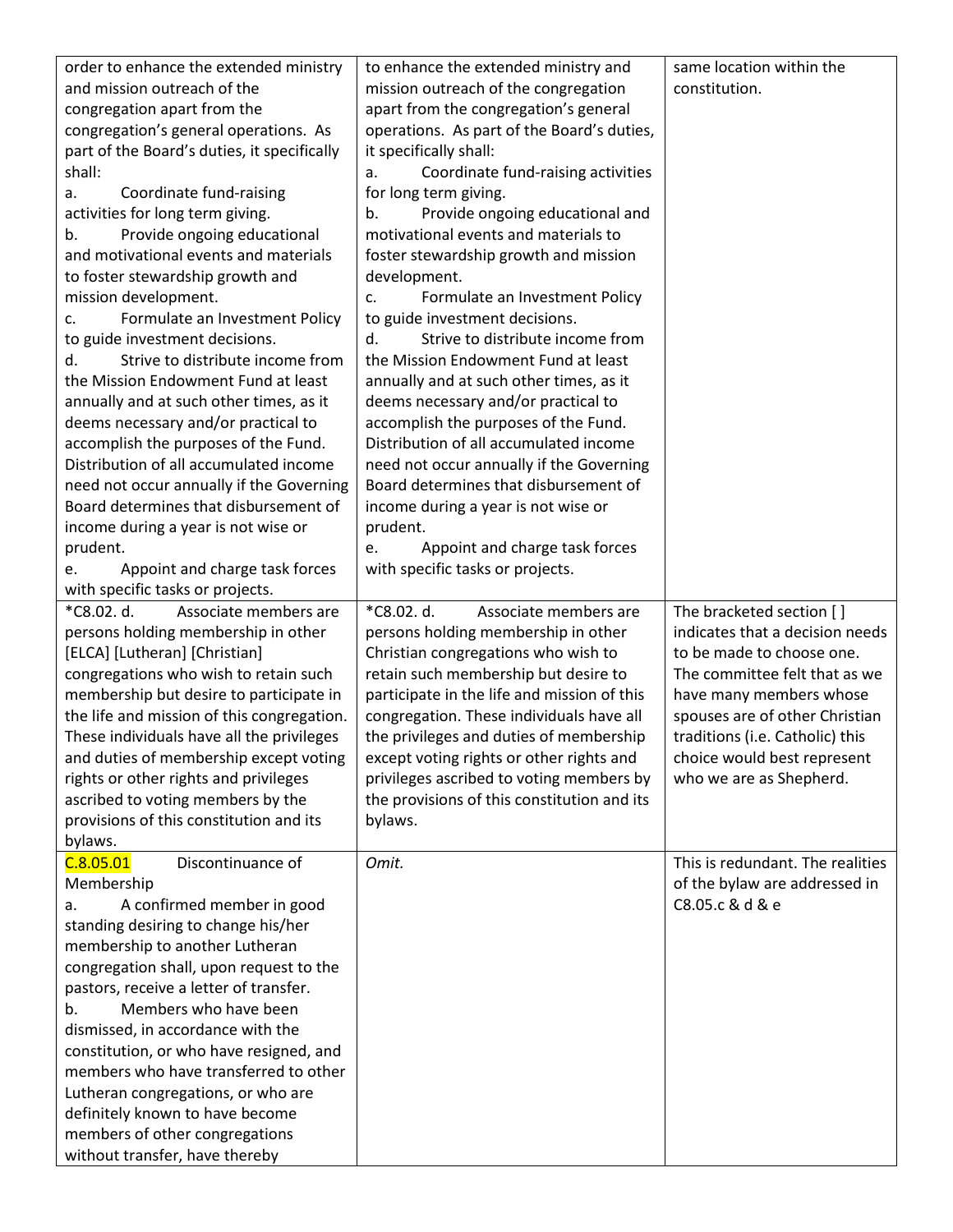| terminated their membership in the           |                                                |                                     |
|----------------------------------------------|------------------------------------------------|-------------------------------------|
| congregation and have surrendered all        |                                                |                                     |
| membership rights.                           |                                                |                                     |
| C9.01.01<br><b>Call to Senior Pastor</b>     | Omitting Both.                                 | These bylaws might not be in        |
| In the event of a vacancy in the             |                                                | order as they are not in            |
| position of senior pastor, the Governing     |                                                | agreement with the language         |
| Board shall designate a Call Committee       |                                                | of the constitutional provision     |
| of not more than twelve (12) voting          |                                                | on the Call Committee found         |
| members of the congregation; at least        |                                                | in C13.02. If it is in order, it is |
| one of which shall be a member of the        |                                                | redundant as C13.02 covers all      |
| Governing Board. This committee shall        |                                                | that is listed here. C13.02 is      |
| screen candidates and make                   |                                                | standard practice in our synod      |
| recommendations to the congregation.         |                                                | and across the ELCA                 |
| C9.01.02<br>Call to Associate Pastor         |                                                |                                     |
| In the event of a vacancy in the             |                                                |                                     |
| position(s) of associate pastor, the         |                                                |                                     |
| Governing Board shall designate a Call       |                                                |                                     |
| Committee of not more than twelve (12)       |                                                |                                     |
| voting members of the congregation, at       |                                                |                                     |
| least one of which shall be a member of      |                                                |                                     |
| the Governing Board, and the senior          |                                                |                                     |
| pastor who shall be ex officio. This         |                                                |                                     |
| committee shall screen candidates and        |                                                |                                     |
| make recommendations to the                  |                                                |                                     |
| congregation.                                |                                                |                                     |
|                                              |                                                |                                     |
| Letter of Call<br>C9.04.01                   | Omit.                                          | This is the standard process        |
| When the congregation has voted to call      |                                                | that resides within the synod       |
| a Rostered Minister, it shall issue a letter |                                                | documents and therefore             |
| of call to the Rostered Minister-elect. It   |                                                | does not need to reside within      |
| shall be signed by the governing board       |                                                | ours.                               |
| chairperson and secretary to coincide        |                                                |                                     |
| with the timing of the call vote.            |                                                |                                     |
| C9.05.01<br><b>Rostered Minister</b>         | Omit.                                          | This is the standard process        |
| Notice of Termination                        |                                                | that resides within the synod       |
| If a Rostered Minister accepts a Call to     |                                                | documents and therefore             |
| another ministry, the Rostered Minister      |                                                | does not need to reside within      |
| shall announce his/her decision to the       |                                                | ours.                               |
| Governing Board as quickly as possible.      |                                                |                                     |
| The Rostered Minister shall notify the       |                                                |                                     |
| bishop of the synod of the decision, and     |                                                |                                     |
| shall terminate his/her ministry as soon     |                                                |                                     |
| as reasonable.                               |                                                |                                     |
| C10.01. The Annual Meeting of this           | C10.01. This congregation shall have at        | Updating to the ELCA Model          |
| congregation shall be held at a time         | least one regular meeting per year. The        | Constitution language for           |
| specified in the bylaws.                     | regular meeting(s) of the congregation         | clarity.                            |
|                                              | shall be held at the time(s) specified in      |                                     |
|                                              | the bylaws. Consistent with the laws of        |                                     |
|                                              | the State of Minnesota, the bylaws shall       |                                     |
|                                              | designate one regular meeting per year         |                                     |
|                                              | as the annual meeting of this<br>congregation. |                                     |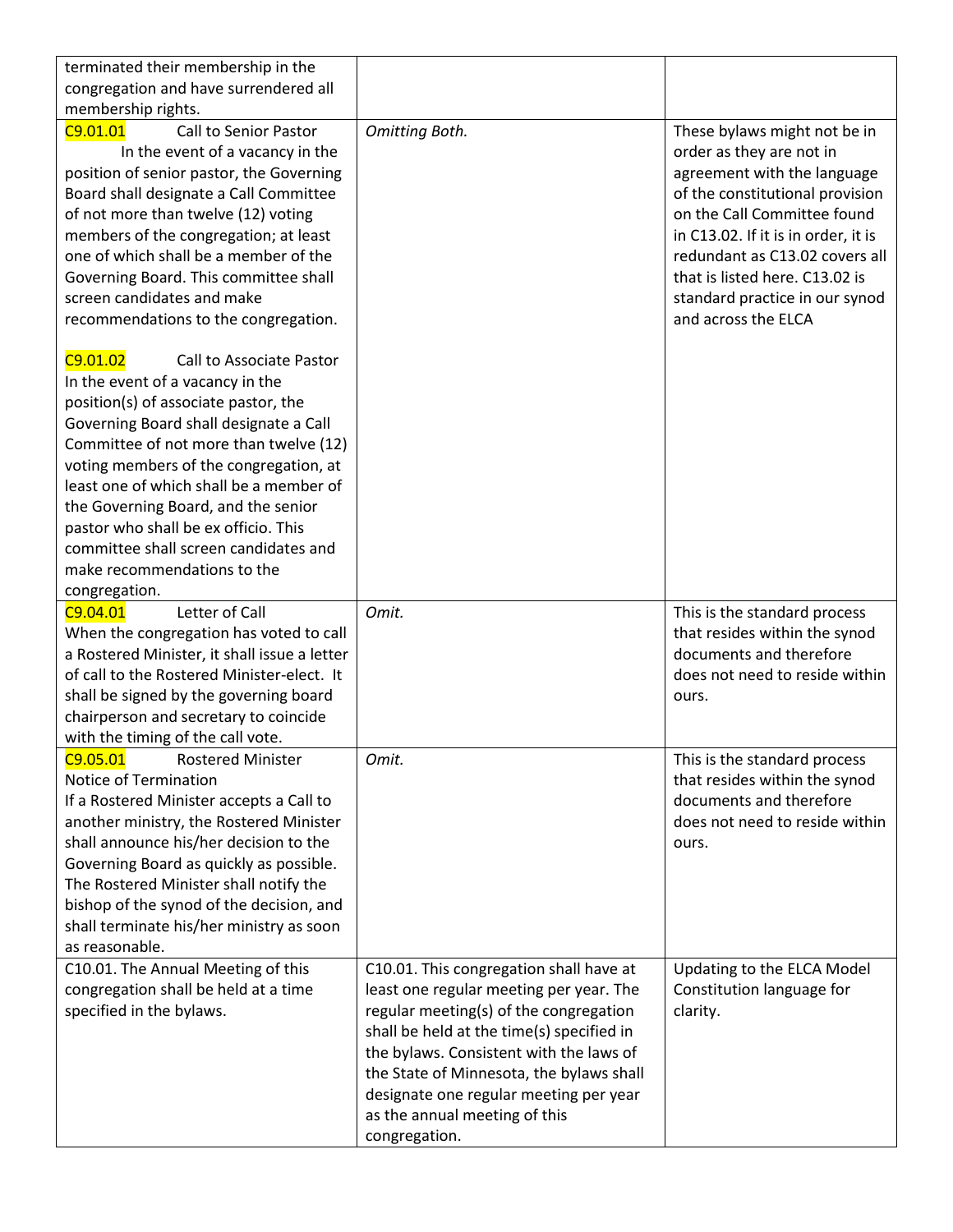| C10.01.02 b.3. If a person nominated                                     | If a person nominated is unable or           | Eliminating redundant           |
|--------------------------------------------------------------------------|----------------------------------------------|---------------------------------|
| by the Nominating Committee                                              | unwilling to serve prior to the regular      | language. If a person           |
| withdraws, dies, becomes disabled or is                                  | Annual Meeting, the Nominating               | withdraws, dies, etc., they are |
| disqualified prior to the regular Annual                                 | Committee shall substitute a new             | unable to serve. Also editing   |
| Meeting, the Nominating Committee                                        | nominee in their place. Posting, if time     | pronouns to be in line with     |
| shall substitute a new nominee in                                        | permits, shall be by the Vice Chairperson    | our Welcome Statement.          |
| his/her place. Posting, if time permits,                                 | of the congregation.                         |                                 |
| shall be by the Vice Chairperson of the                                  |                                              |                                 |
| congregation.                                                            |                                              |                                 |
| C10.01.02 b. 5. Reports and Budgets.                                     | C10.01.02 c.<br>Reports and Budgets.         | Reports and Budgets is an       |
| At the regular Annual Meeting, the                                       | At the regular Annual Meeting, the           | item separate from then         |
| congregation shall receive reports from                                  | congregation shall receive reports from      | Nominations which is under b.   |
| all the organizations of the                                             | all the groups/committees of the             | so changed to c.                |
| congregation. Such reports, including                                    | congregation. Such reports, including        | Language changed from           |
| relevant financial statements, shall be                                  | relevant financial statements, shall be      | organizations to                |
| timely submitted in writing to the                                       | timely submitted in writing to the           | groups/committees to be in      |
| Chairperson of the Board or his/her                                      | Chairperson of the Board or their            | line with how Shepherd          |
| designee. The congregation shall also                                    | designee. The congregation shall also        | functions. Also editing         |
| receive and vote on a proposed budget                                    | receive and vote on a proposed budget        | pronouns to be in line with     |
| for the new fiscal year. The annual                                      | for the new fiscal year. The annual          | our Welcome Statement.          |
| reports and the proposed budget shall                                    | reports and the proposed budget shall be     |                                 |
| be made available to the congregation                                    | made available to the congregation at        |                                 |
| at least seven (7) days prior to the                                     | least seven (7) days prior to the regular    |                                 |
| regular Annual Meeting.                                                  | Annual Meeting.                              |                                 |
| C10.02. A special congregation meeting                                   | C10.02. A special Congregation Meeting       | Updated to the Model            |
| may be called by the Senior Pastor, the                                  | may be called by the senior pastor, the      | <b>Constitution Language</b>    |
| Governing Board, or the Chairperson of                                   | Governing Board, or the Governing Board      |                                 |
| this congregation, and shall be called by                                | Chair, and shall be called by the            |                                 |
| the chairperson at the written request                                   | Governing Board Chair of this                |                                 |
| of 40 voting members. The call for each                                  | congregation upon the written request of     |                                 |
| special meeting shall specify the                                        | 40 of the voting members. The chair of       |                                 |
| purpose for which it is to be held and no                                | the Governing Board shall call a special     |                                 |
| other business shall be transacted.                                      | meeting upon request of the synod            |                                 |
|                                                                          | bishop. The call for each special meeting    |                                 |
|                                                                          | shall specify the purpose for which it is to |                                 |
|                                                                          | be held, and no other business shall be      |                                 |
|                                                                          | transacted.                                  |                                 |
| C10.03. Requirements for notice and                                      | C10.03. Notice of all meetings of this       | Updated to the Model            |
| announcement of special and regular                                      | congregation shall be given at the           | Constitution Language which     |
| meetings of this congregation shall be as                                | services of worship on the preceding two     | is more concise than our        |
| specified in the bylaws.                                                 | consecutive Sundays and by mail or           | bylaws C10.03.01 and            |
|                                                                          | electronic means, as permitted by state      | C10.03.02 which would now       |
|                                                                          | law, to all members at least 10 days in      | be considered redundant         |
|                                                                          | advance of the date of the meeting.          |                                 |
| C <sub>10.03.01</sub><br>Notice of Meeting                               | Omit both.                                   | Redundant with the change of    |
| The official notice of the scheduling of a                               |                                              | C10.03                          |
| regular or special meeting of the                                        |                                              |                                 |
| congregation shall be in writing and shall                               |                                              |                                 |
| be signed by the Chairperson of the<br>congregation, or by the person or |                                              |                                 |
| persons who have called the meeting as                                   |                                              |                                 |
| authorized by the constitution. Such                                     |                                              |                                 |
|                                                                          |                                              |                                 |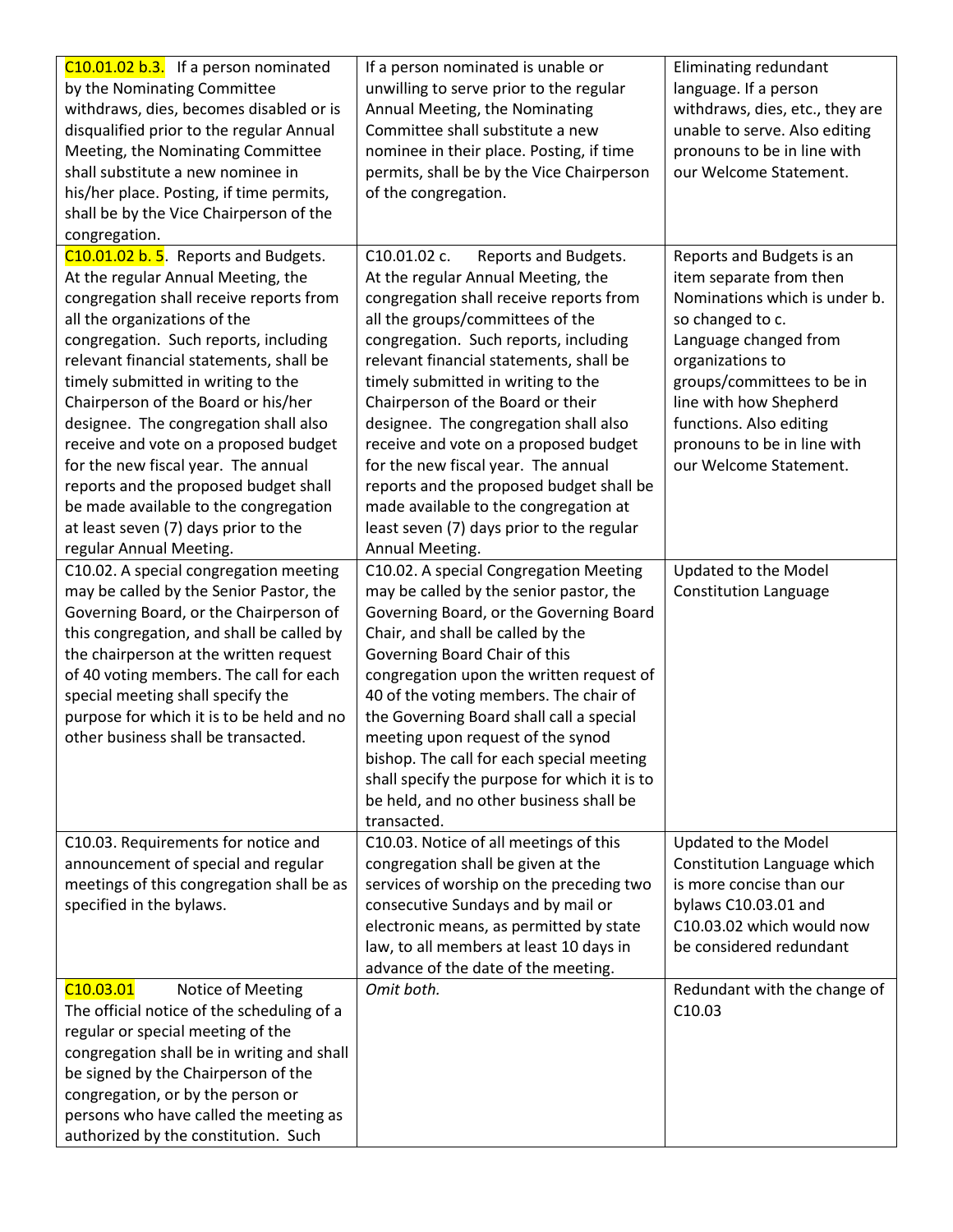| notice shall state the time, the place,       |                                           |                              |
|-----------------------------------------------|-------------------------------------------|------------------------------|
| and the purpose of the meeting.               |                                           |                              |
|                                               |                                           |                              |
| C <sub>10.03.02</sub><br>Announcement of      |                                           |                              |
| Meeting                                       |                                           |                              |
| Announcement of the time and place of         |                                           |                              |
|                                               |                                           |                              |
| a regular or special meeting of the           |                                           |                              |
| congregation shall be made at all             |                                           |                              |
| worship services of the congregation          |                                           |                              |
| held during the fourteen (14) days            |                                           |                              |
| immediately preceding the date of the         |                                           |                              |
| meeting, and in such publications as the      |                                           |                              |
| congregation or the pastor may                |                                           |                              |
| periodically issue, or by written notice to   |                                           |                              |
| the voting members mailed not less            |                                           |                              |
| than ten (10) days in advance of the          |                                           |                              |
| meeting; provided that a meeting called       |                                           |                              |
| to consider the purchase, disposition, or     |                                           |                              |
| encumbrance of real property must be          |                                           |                              |
| called and held in conformity with such       |                                           |                              |
| provision of civil law as may be              |                                           |                              |
| applicable. Electronic notice of meetings     |                                           |                              |
| may be provided in addition to notice by      |                                           |                              |
| regular mail.                                 |                                           |                              |
| C <sub>10.06.01</sub><br><b>Voting Member</b> | C10.04.01<br><b>Voting Member</b>         | Moving under constitutional  |
|                                               |                                           |                              |
| Congregation members are entitled to          | Congregation members are entitled to      | provision C10.04 as it deals |
| vote at the congregation annual               | vote at the congregation annual meeting.  | with voting members          |
| meeting. Members will sign in as they         | Members will be signed in by a Governing  |                              |
| enter the meeting area where the              | Board member or designee as they enter    | Editing language for clarity |
| meeting of the congregation will be           | the meeting area where the meeting of     | based on what Shepherd       |
| held.                                         | the congregation will be held.            | actually does.               |
| C <sub>10.06.02</sub><br>Parliamentary        | C10.06.01<br>Written ballots shall be     | Changing to C10.06.01 as the |
| Procedures                                    | used:                                     | previous .01 was moved under |
| Parliamentary procedures shall<br>a.          | To adopt or amend the Articles of<br>a.   | constitutional provision     |
| be in accordance with Robert's Rules of       | Incorporation, constitution, or bylaws of | C10.04                       |
| Order, including the order of business,       | the congregation.                         |                              |
| unless another procedure is specified in      | To request the resignation of a<br>b.     | Omitting language around     |
| the constitution or bylaws.                   | Rostered Minister.                        | parliamentary procedures as  |
| Written ballots shall be used:<br>b.          | To exclude a member from the<br>c.        | C10.07 covers this           |
| To adopt or amend the Articles<br>1.          | congregation or to remove a member        |                              |
| of Incorporation, constitution, or bylaws     | from office in the congregation.          |                              |
| of the congregation.                          | To sever membership in the<br>d.          |                              |
| 2.<br>To request the resignation of a         | Evangelical Lutheran Church in America    |                              |
| Rostered Minister.                            | or its successor.                         |                              |
| To exclude a member from the<br>3.            | To dispose of, encumber,<br>e.            |                              |
| congregation or to remove a member            | improve, or purchase real property.       |                              |
| from office in the congregation.              | f.<br>To call a Rostered Minister.        |                              |
|                                               |                                           |                              |
| To sever membership in the<br>4.              | Whenever so requested by ten<br>g.        |                              |
| Evangelical Lutheran Church in America        | (10) or more voting members present.      |                              |
| or its successor.                             |                                           |                              |
| To dispose of, encumber,<br>5.                |                                           |                              |
| improve, or purchase real property.           |                                           |                              |
| To call a Rostered Minister.<br>6.            |                                           |                              |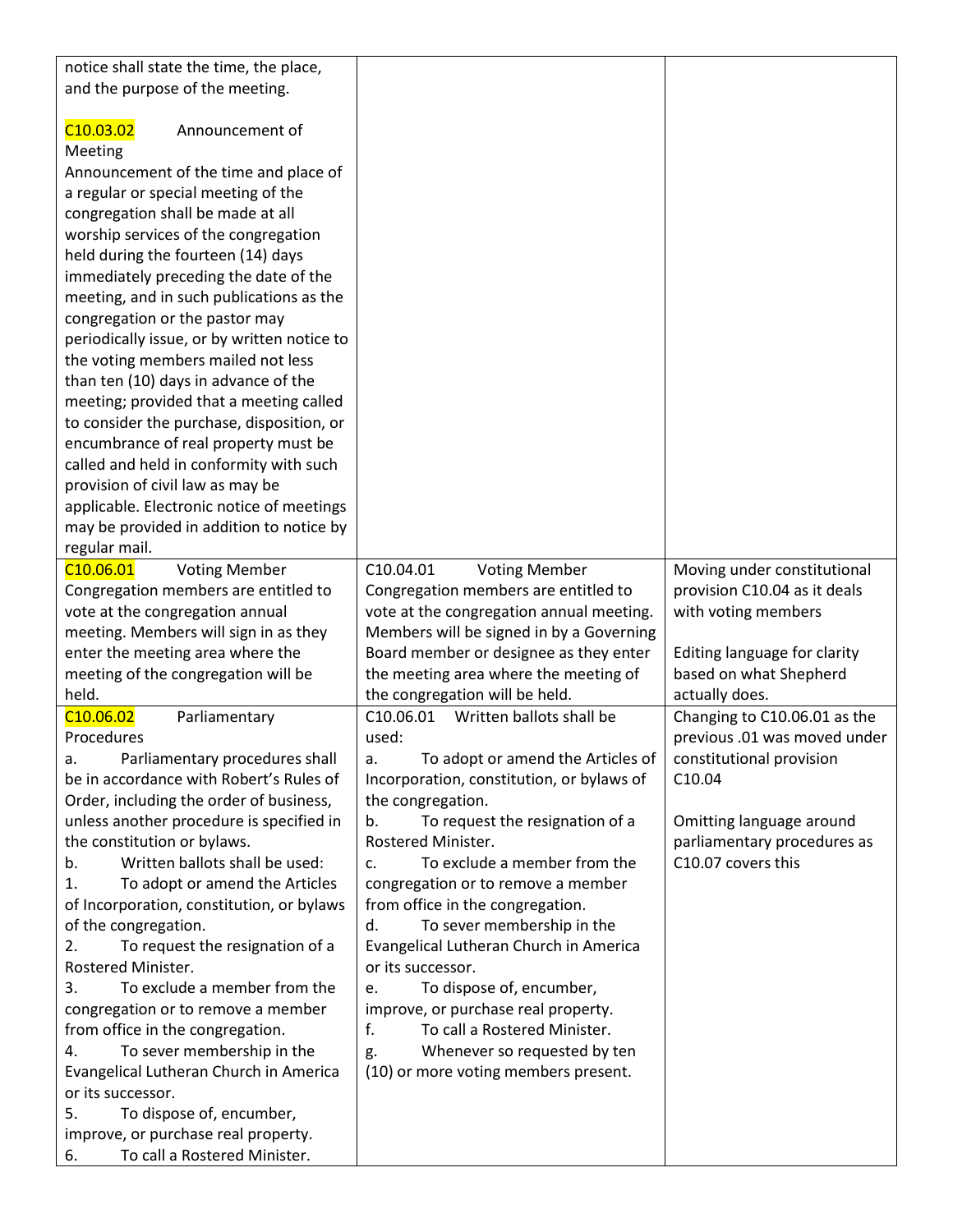| 7.<br>Whenever so requested by ten                                                                                                                                                                                                                                                                                                                                                                                                                                                                                                                                                                                                                                                                                                                                                                                                                           |                                                                                                                                                                                                                                                                                                                                                                                                                                                                                                                                                                                                                                                                                                                                                                                                                                                                                                                                      |                                                                                                                                                                                                                                            |
|--------------------------------------------------------------------------------------------------------------------------------------------------------------------------------------------------------------------------------------------------------------------------------------------------------------------------------------------------------------------------------------------------------------------------------------------------------------------------------------------------------------------------------------------------------------------------------------------------------------------------------------------------------------------------------------------------------------------------------------------------------------------------------------------------------------------------------------------------------------|--------------------------------------------------------------------------------------------------------------------------------------------------------------------------------------------------------------------------------------------------------------------------------------------------------------------------------------------------------------------------------------------------------------------------------------------------------------------------------------------------------------------------------------------------------------------------------------------------------------------------------------------------------------------------------------------------------------------------------------------------------------------------------------------------------------------------------------------------------------------------------------------------------------------------------------|--------------------------------------------------------------------------------------------------------------------------------------------------------------------------------------------------------------------------------------------|
| (10) or more voting members present.                                                                                                                                                                                                                                                                                                                                                                                                                                                                                                                                                                                                                                                                                                                                                                                                                         |                                                                                                                                                                                                                                                                                                                                                                                                                                                                                                                                                                                                                                                                                                                                                                                                                                                                                                                                      |                                                                                                                                                                                                                                            |
| Not currently in our constitution                                                                                                                                                                                                                                                                                                                                                                                                                                                                                                                                                                                                                                                                                                                                                                                                                            | C10.07. Robert's Rules of Order, latest<br>edition, shall govern parliamentary<br>procedure of all meetings of this<br>congregation.                                                                                                                                                                                                                                                                                                                                                                                                                                                                                                                                                                                                                                                                                                                                                                                                 | Adding language from the<br><b>ELCA Model Constitution to</b><br>give clarity around order<br>within our congregational<br>meetings                                                                                                        |
| Not currently in our constitution.<br><b>Currently listed as a separate</b><br>continuing resolution approved by the<br><b>Governing Board in January 2021 that</b><br>will go away with this constitutional<br>provision vote<br>C11.01. The officers of the congregation,<br>who shall also be the officers of the<br>Governing Board, shall be the<br>Chairperson, Vice Chairperson,<br>Secretary, and Treasurer.                                                                                                                                                                                                                                                                                                                                                                                                                                         | C10.08. This congregation may hold<br>meetings by remote communication,<br>including electronically and by telephone<br>conference, as long as there is an<br>opportunity for simultaneous aural<br>communication. To the extent permitted<br>by state law, notice of all meetings may<br>be provided electronically.<br>*Note that in Shepherd's current constitution Chapters 11 & 12 are combined. We are recommending they be<br>separated out for clarity. You can see that indicated below.<br>C11.01. The officers of this congregation<br>shall be a chair, vice chair, secretary, and<br>treasurer.<br>Duties of the officers<br>a.<br>shall be specified in the bylaws.<br>The officers shall be<br>b <sub>1</sub><br>voting members of this congregation.<br>Officers of this<br>$C_{\cdot}$<br>congregation shall serve similar offices of<br>the Governing Board and shall be voting<br>members of the Governing Board. | Adding language from the<br><b>ELCA Model Constitution as</b><br>MN State Law requires a<br>provision Non and Not for<br>Profit constitutions to hold<br>electronic meetings<br>Updated to the Model<br><b>Constitution Language</b>       |
| C11.01.01<br><b>Duties of Officers</b><br>The duties and functions of each officer<br>of the congregation shall be as follows:<br>(reserved)<br>a.<br>The Chairperson shall prepare<br>b.<br>the agenda for, and preside over, the<br>business meetings of the congregation,<br>and the Governing Board. The<br>Chairperson shall be an ex officio non-<br>voting member of all committees and<br>organizations of the congregation<br>except the Nominating Committee.<br>The Vice Chairperson shall<br>c.<br>assume the duties of the Chairperson<br>during the absence or disqualification of<br>the Chairperson, and shall assist the<br>Chairperson in preparing the agenda for<br>Governing Board meetings and in<br>carrying out the Chairperson's duties,<br>together with such other duties as the<br>Chairperson may assign (see also<br>13.01b2). | C11.01.01<br><b>Duties of Officers</b><br>The duties and functions of each officer<br>of the congregation shall be as follows:<br>(reserved)<br>a.<br>The Chairperson shall prepare or<br>b.<br>approve the agenda for, and preside<br>over, the business meetings of the<br>congregation, and the Governing Board.<br>The Chairperson shall be an ex officio<br>non-voting member of all committees<br>and organizations of the congregation<br>except the Nominating Committee.<br>The Vice Chairperson shall<br>c.<br>assume the duties of the Chairperson<br>during the absence or disqualification of<br>the Chairperson, and shall assist the<br>Chairperson in preparing or approving<br>the agenda for Governing Board<br>meetings and in carrying out the<br>Chairperson's duties, together with such<br>other duties as the Chairperson may<br>assign.                                                                     | Language edited to reflect the<br>actual practice of the<br>Governing Board.<br>13.01b2 has been eliminated<br>as the language in 13.01 is<br>more appropriate in a<br><b>Nominating Committee</b><br>Charter than in the<br>Constitution. |
| C11.03. All Governing Board members<br>including the officers, shall be voting<br>members of the congregation, and shall                                                                                                                                                                                                                                                                                                                                                                                                                                                                                                                                                                                                                                                                                                                                     | C11.02. The congregation shall elect its<br>officers and they shall be the officers of<br>this congregation. The officers shall be                                                                                                                                                                                                                                                                                                                                                                                                                                                                                                                                                                                                                                                                                                                                                                                                   | C11.02 changing to C12.01<br>therefore C11.03 becomes<br>C11.02.                                                                                                                                                                           |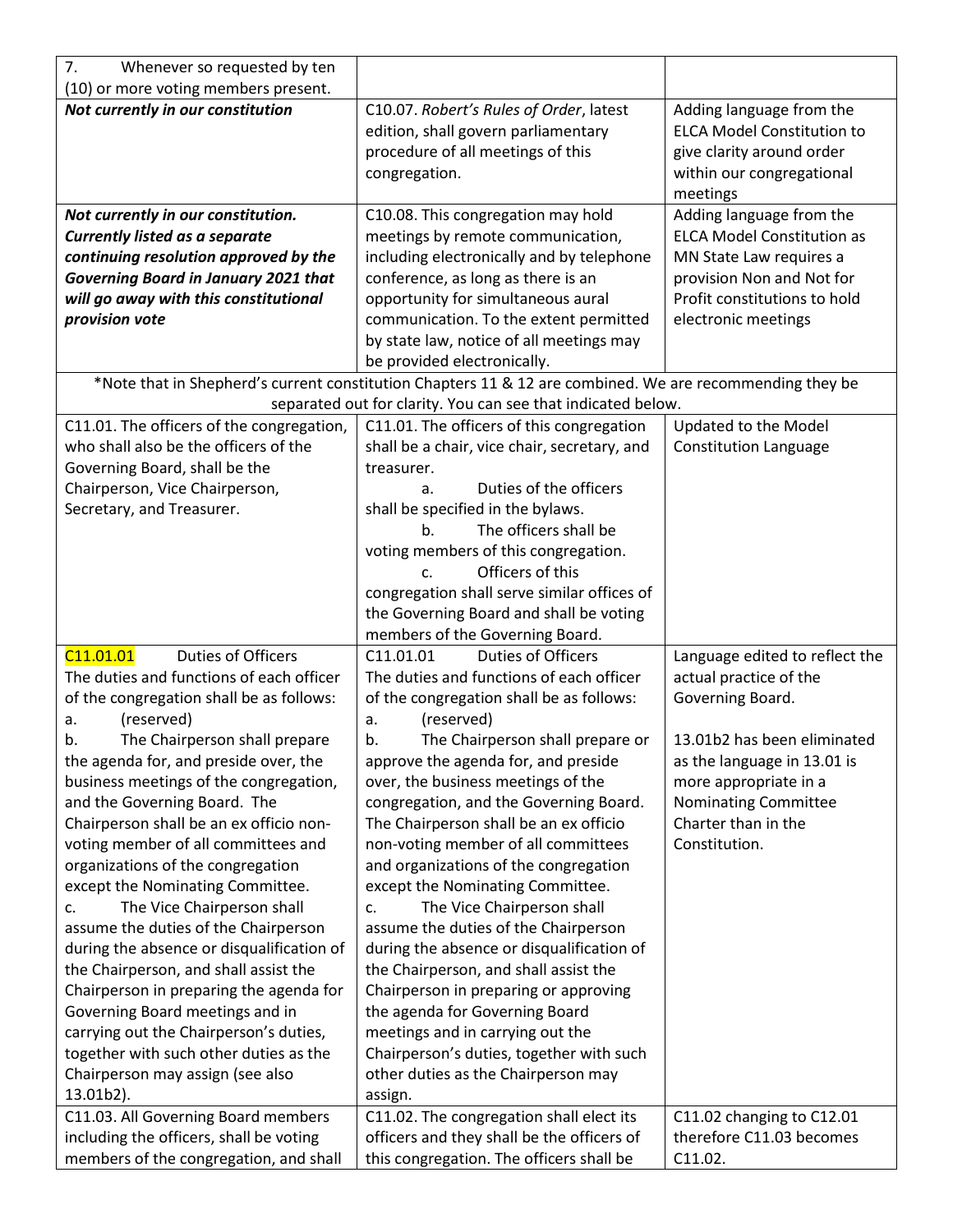| be elected by a majority vote of the<br>congregation, or by written ballot if<br>more than one candidate is nominated<br>for a position.                                                                                                                                                                                                                                                                                                                                                                                                                                                                                                                                                                                                                                                                                                                                                                                                           | elected by written ballot and shall serve<br>for two years or until their successors are<br>elected. The term of office for each<br>officer and member of the Governing<br>Board shall begin at 12:01 a.m. on the<br>first day of February following election<br>and shall expire at 12:00 midnight on the                   | Changing language to the<br><b>ELCA Model Constitution to</b><br>reflect Officers as the<br>Governing Board as a whole is<br>reflected in chapter 12 |
|----------------------------------------------------------------------------------------------------------------------------------------------------------------------------------------------------------------------------------------------------------------------------------------------------------------------------------------------------------------------------------------------------------------------------------------------------------------------------------------------------------------------------------------------------------------------------------------------------------------------------------------------------------------------------------------------------------------------------------------------------------------------------------------------------------------------------------------------------------------------------------------------------------------------------------------------------|------------------------------------------------------------------------------------------------------------------------------------------------------------------------------------------------------------------------------------------------------------------------------------------------------------------------------|------------------------------------------------------------------------------------------------------------------------------------------------------|
|                                                                                                                                                                                                                                                                                                                                                                                                                                                                                                                                                                                                                                                                                                                                                                                                                                                                                                                                                    | thirty-first day of January in the year in<br>which the term concludes.                                                                                                                                                                                                                                                      |                                                                                                                                                      |
| Not currently in the Constitution.                                                                                                                                                                                                                                                                                                                                                                                                                                                                                                                                                                                                                                                                                                                                                                                                                                                                                                                 | C11.03. No officer shall hold more than<br>one office at a time. Governing Board<br>members and officers may serve no more<br>than eight consecutive years.                                                                                                                                                                  | Added from the ELCA Model<br><b>Constitution for Clarity</b><br>This also means our current                                                          |
|                                                                                                                                                                                                                                                                                                                                                                                                                                                                                                                                                                                                                                                                                                                                                                                                                                                                                                                                                    |                                                                                                                                                                                                                                                                                                                              | C11.03 becomes C11.04                                                                                                                                |
| C11.04. The term limits, the dates of the<br>terms of office, and the duties of the<br>Governing Board members and the<br>officers of this congregation shall be<br>specified in the bylaws.                                                                                                                                                                                                                                                                                                                                                                                                                                                                                                                                                                                                                                                                                                                                                       | <b>Omitted</b>                                                                                                                                                                                                                                                                                                               | This language is redundant<br>based on the<br>recommendations for C11.02,<br>C11.03, C12.01, C12.01.01,<br>C12.02, and C12.03                        |
| C11.04.01<br>Terms of Office<br>Term Limits. Elected positions<br>a.<br>for officers and other board members<br>are two year positions. Board members<br>and officers may serve no more than<br>eight consecutive years.<br>Term of Office. The term of<br>b.<br>office for each officer and member of<br>the Governing Board shall begin at 12:01<br>a.m. on the first day of February<br>following election and shall expire at<br>12:00 midnight on the thirty-first day of<br>January in the year in which the term<br>concludes.<br>Forfeiture. An officer or<br>d.<br>Governing Board member who is absent<br>from three (3) consecutive regular<br>meetings without an excuse acceptable<br>to the Governing Board shall forfeit<br>his/her membership or office.<br>C11.05. (Reserved)<br>C11.06. The officers and members of the<br>Governing Board, except the Senior<br>Pastor, shall be elected at a<br>congregational Annual Meeting. |                                                                                                                                                                                                                                                                                                                              |                                                                                                                                                      |
| C11.16. Vacancies in elective offices that<br>occur during a term of office shall be<br>filled by the appointment of the<br>Governing Board on recommendations<br>of each person by the Nominating<br>Committee. The appointee shall serve<br>the remainder of the vacated term<br>except if the vacancy occurs in the office                                                                                                                                                                                                                                                                                                                                                                                                                                                                                                                                                                                                                      | C11.04 Vacancies in elective offices that<br>occur during a term of office shall be<br>filled by the appointment of the<br>Governing Board on recommendations of<br>each person by the Nominating<br>Committee. The appointee shall serve<br>the remainder of the vacated term<br>except if the vacancy occurs in the office | Moved to C11.04                                                                                                                                      |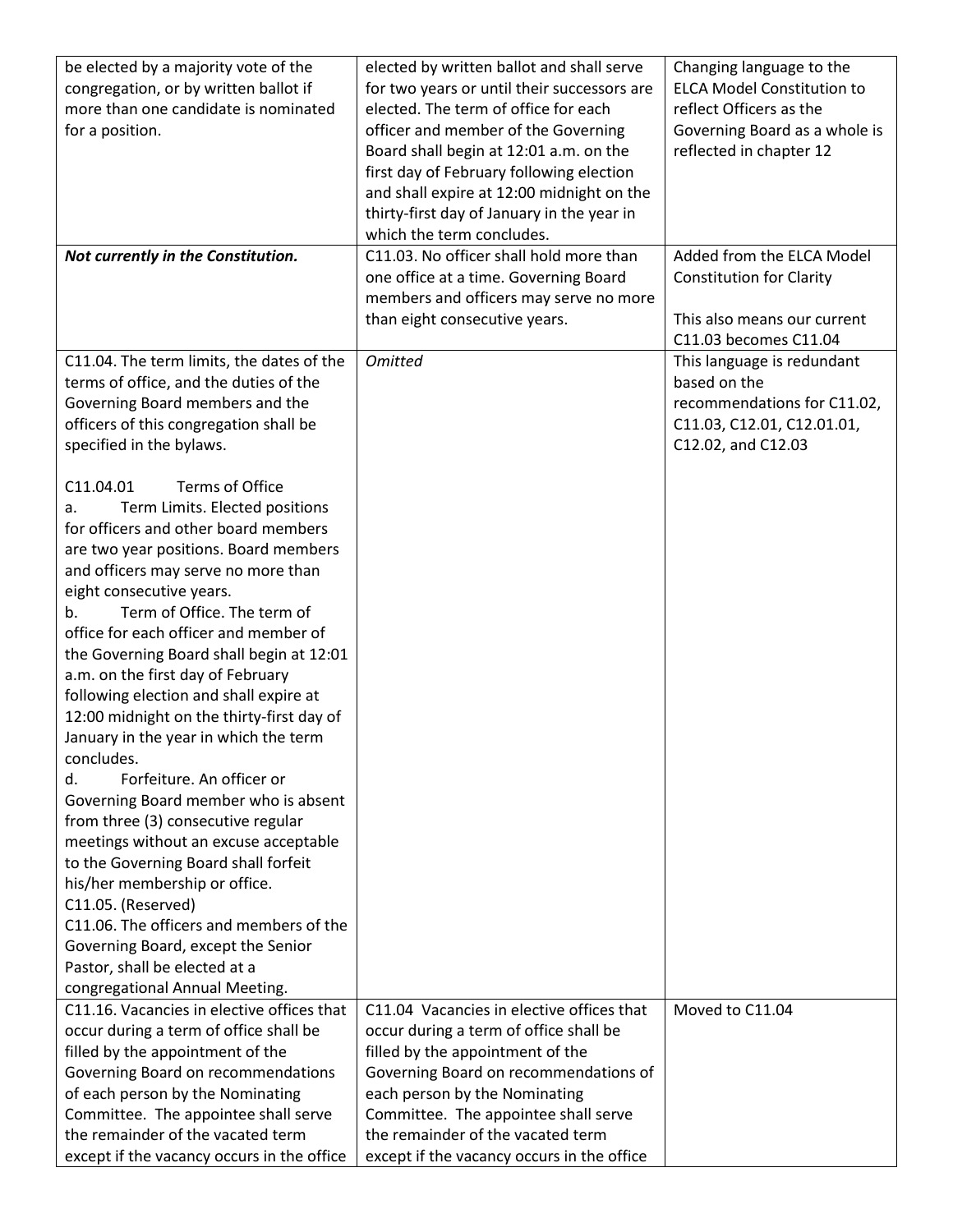| of the Chairperson or Vice Chairperson.                                  | of the Chairperson or Vice Chairperson.                                  |                               |
|--------------------------------------------------------------------------|--------------------------------------------------------------------------|-------------------------------|
| In that event, the term served by the                                    | In that event, the term served by the                                    |                               |
| appointee shall be as follows:                                           | appointee shall be as follows:                                           |                               |
|                                                                          |                                                                          |                               |
| Vacancy in the office of Vice<br>a.                                      | Vacancy in the office of Vice<br>a.                                      |                               |
| Chairperson: The term of the appointee                                   | Chairperson: The term of the appointee                                   |                               |
| shall be until the next congregational                                   | shall be until the next congregational                                   |                               |
| election at which time the appointee                                     | election at which time the appointee                                     |                               |
| shall normally stand for election.                                       | shall normally stand for election.                                       |                               |
| Vacancy in office of chairperson:<br>b.                                  | Vacancy in office of chairperson:<br>b.                                  |                               |
| If the vice chairperson has been duly                                    | If the vice chairperson has been duly                                    |                               |
| elected by the congregation, the vice                                    | elected by the congregation, the vice                                    |                               |
| chairperson shall succeed to the chair                                   | chairperson shall succeed to the chair                                   |                               |
| and serve the remaining term of the                                      | and serve the remaining term of the                                      |                               |
| outgoing chairperson. A new appointee                                    | outgoing chairperson. A new appointee                                    |                               |
| shall then serve as Vice Chairperson                                     | shall then serve as Vice Chairperson until                               |                               |
| until the next congregational election                                   | the next congregational election and                                     |                               |
| and then may stand for election for the                                  | then may stand for election for the                                      |                               |
| following year.                                                          | following year.                                                          |                               |
| Vacancy in office of Chairperson<br>c.                                   | Vacancy in office of Chairperson<br>c.                                   |                               |
| and Vice Chairperson: If a vacancy                                       | and Vice Chairperson: If a vacancy occurs                                |                               |
| occurs in both offices at the same time,                                 | in both offices at the same time, the term                               |                               |
| the term of the appointees shall be until                                | of the appointees shall be until the next                                |                               |
| the next congregational election at                                      | congregational election at which time the                                |                               |
| which time the appointees shall be                                       |                                                                          |                               |
|                                                                          | appointees shall be eligible to be elected<br>for a full term.           |                               |
| eligible to be elected for a full term.                                  |                                                                          |                               |
|                                                                          |                                                                          |                               |
|                                                                          |                                                                          |                               |
| C11.02. The voting membership of the                                     | C12.01. The voting membership of the                                     | Combined and moved to         |
| Governing Board shall consist of the                                     | Governing Board shall consist of the                                     | C12.01 using the ELCA Model   |
| Senior Pastor, the elected officers of the                               | senior pastor, the officers of this                                      | Constitution language for     |
| congregation as described in C11.01,                                     | congregation, and 4 members of this                                      | clarity                       |
| and four other board members at large,                                   | congregation, at least one of whom may                                   |                               |
| at least one of whom may be a youth                                      | be a youth and at least one of whom may                                  |                               |
| and at least one of whom may be a                                        | be a young adult. Any voting member of                                   |                               |
| young adult.                                                             | this congregation may be elected, subject                                |                               |
|                                                                          | only to the limitation on the length of                                  |                               |
| And                                                                      | continuous service permitted in that                                     |                               |
|                                                                          | office. A member's place on the                                          |                               |
| C11.06. The officers and members of the                                  | Governing Board shall be declared vacant                                 |                               |
| Governing Board, except the Senior                                       | if the member a) ceases to be a voting                                   |                               |
| Pastor, shall be elected at a                                            |                                                                          |                               |
|                                                                          | member of this congregation or b) is                                     |                               |
| congregational Annual Meeting.                                           | absent from three successive regular                                     |                               |
|                                                                          | meetings of the Governing Board without                                  |                               |
|                                                                          | cause. Consistent with the laws of the                                   |                               |
|                                                                          | state in which this congregation is                                      |                               |
|                                                                          | incorporated, this congregation may                                      |                               |
|                                                                          | adopt procedures for the removal of a                                    |                               |
|                                                                          | member of the Governing Board in other                                   |                               |
|                                                                          | circumstances.                                                           |                               |
| C11.14. The following persons shall be                                   | C <sub>12.01.01</sub><br>The following persons                           | Moving this from a            |
| ineligible for nomination to the                                         | shall be ineligible for nomination to the                                | constitutional provision to a |
| Governing Board:                                                         | Governing Board:                                                         | bylaw as it is Shepherd       |
| Any incumbent Governing Board<br>a.<br>member who has served the maximum | Any incumbent Governing Board<br>a.<br>member who has served the maximum | specific.                     |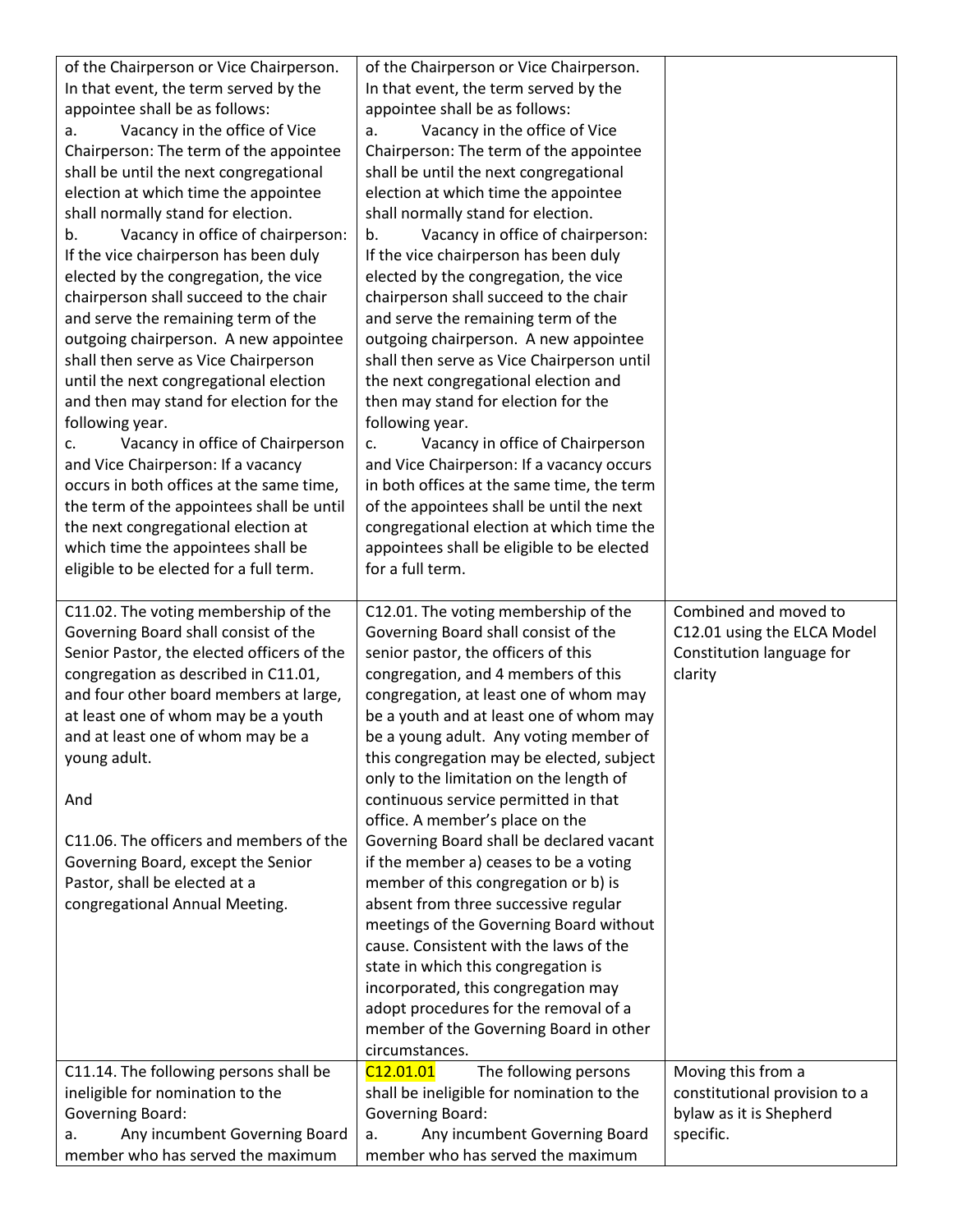| number of years (as specified in the<br>bylaws) consecutively without a<br>minimum of one year off the Board.<br>Any paid church employee,<br>b.<br>except the Senior Pastor.<br>The spouse of any incumbent<br>c.<br>Governing Board member, except an<br>incumbent Governing Board member<br>whose term is expiring<br>contemporaneously with the potential<br>election of the spouse.<br>The spouse of any paid church<br>d.<br>employee.                                                                                                                                                                                                                                                                                                                                                                                                                                                                                                       | number of years (as specified in the<br>bylaws) consecutively without a<br>minimum of one year off the Board.<br>Any paid church employee,<br>b.<br>except the Senior Pastor.<br>The spouse of any incumbent<br>c.<br>Governing Board member, except an<br>incumbent Governing Board member<br>whose term is expiring<br>contemporaneously with the potential<br>election of the spouse.<br>The spouse of any paid church<br>d.<br>employee.                                                                                                                                                                                                                                                                                                   | Moving to chapter 12                                                                                                                                                                               |
|----------------------------------------------------------------------------------------------------------------------------------------------------------------------------------------------------------------------------------------------------------------------------------------------------------------------------------------------------------------------------------------------------------------------------------------------------------------------------------------------------------------------------------------------------------------------------------------------------------------------------------------------------------------------------------------------------------------------------------------------------------------------------------------------------------------------------------------------------------------------------------------------------------------------------------------------------|------------------------------------------------------------------------------------------------------------------------------------------------------------------------------------------------------------------------------------------------------------------------------------------------------------------------------------------------------------------------------------------------------------------------------------------------------------------------------------------------------------------------------------------------------------------------------------------------------------------------------------------------------------------------------------------------------------------------------------------------|----------------------------------------------------------------------------------------------------------------------------------------------------------------------------------------------------|
| Terms of Office<br>C11.04.01<br>Term Limits. Elected positions<br>a.<br>for officers and other board members<br>are two year positions. Board members<br>and officers may serve no more than<br>eight consecutive years.<br>Term of Office. The term of<br>b.<br>office for each officer and member of<br>the Governing Board shall begin at 12:01<br>a.m. on the first day of February<br>following election and shall expire at<br>12:00 midnight on the thirty-first day of<br>January in the year in which the term<br>concludes.<br>Forfeiture. An officer or<br>d.<br>Governing Board member who is absent<br>from three (3) consecutive regular<br>meetings without an excuse acceptable<br>to the Governing Board shall forfeit<br>his/her membership or office.<br>C11.05. (Reserved)<br>C11.06. The officers and members of the<br>Governing Board, except the Senior<br>Pastor, shall be elected at a<br>congregational Annual Meeting. | C12.02. The members of the Governing<br>Board except the senior pastor shall be<br>elected by written ballot to serve for 2<br>years or until their successors are<br>elected. Such members shall be eligible<br>to serve no more than 4 full terms<br>consecutively. The term of office for each<br>officer and member of the Governing<br>Board shall begin at 12:01 a.m. on the<br>first day of February following election<br>and shall expire at 12:00 midnight on the<br>thirty-first day of January in the year in<br>which the term concludes.<br>C12.03. Should a member's place on the<br>Governing Board be declared vacant, the<br>Governing Board shall elect, by majority<br>vote, a successor until the next annual<br>meeting. | Moving these to a<br>constitutional provision<br>instead of a bylaw and<br>cleaning up the language to be<br>clear. Also following the ELCA<br>Model Constitution language.<br>Moved to chapter 12 |
| C11.07. The Governing Board shall have<br>general oversight of the life and<br>activities of this congregation, and in<br>particular its worship life, to the end<br>that everything be done in accordance<br>with the Word of God and the faith and<br>practice of the Evangelical Lutheran<br>Church in America. The duties of the<br>Governing Board shall include the<br>following:<br>To lead this congregation in<br>а.<br>stating its mission, to do long-range<br>planning, to set goals and priorities, and                                                                                                                                                                                                                                                                                                                                                                                                                               | C12.04. The Governing Board shall have<br>general oversight of the life and activities<br>of this congregation, and in particular its<br>worship life, to the end that everything<br>be done in accordance with the Word of<br>God and the faith and practice of the<br>Evangelical Lutheran Church in America.<br>The duties of the Governing Board shall<br>include the following:<br>To lead this congregation<br>a.<br>in stating its mission, to do long-range<br>planning, to set goals and priorities, and<br>to evaluate its activities in light of its<br>mission and goals.                                                                                                                                                          | Changed to not only reflet the<br><b>ELCA Model Constitution but</b><br>also to be in line with how<br>Shepherd's Governing Board<br>actually functions.<br>Moved to chapter 12                    |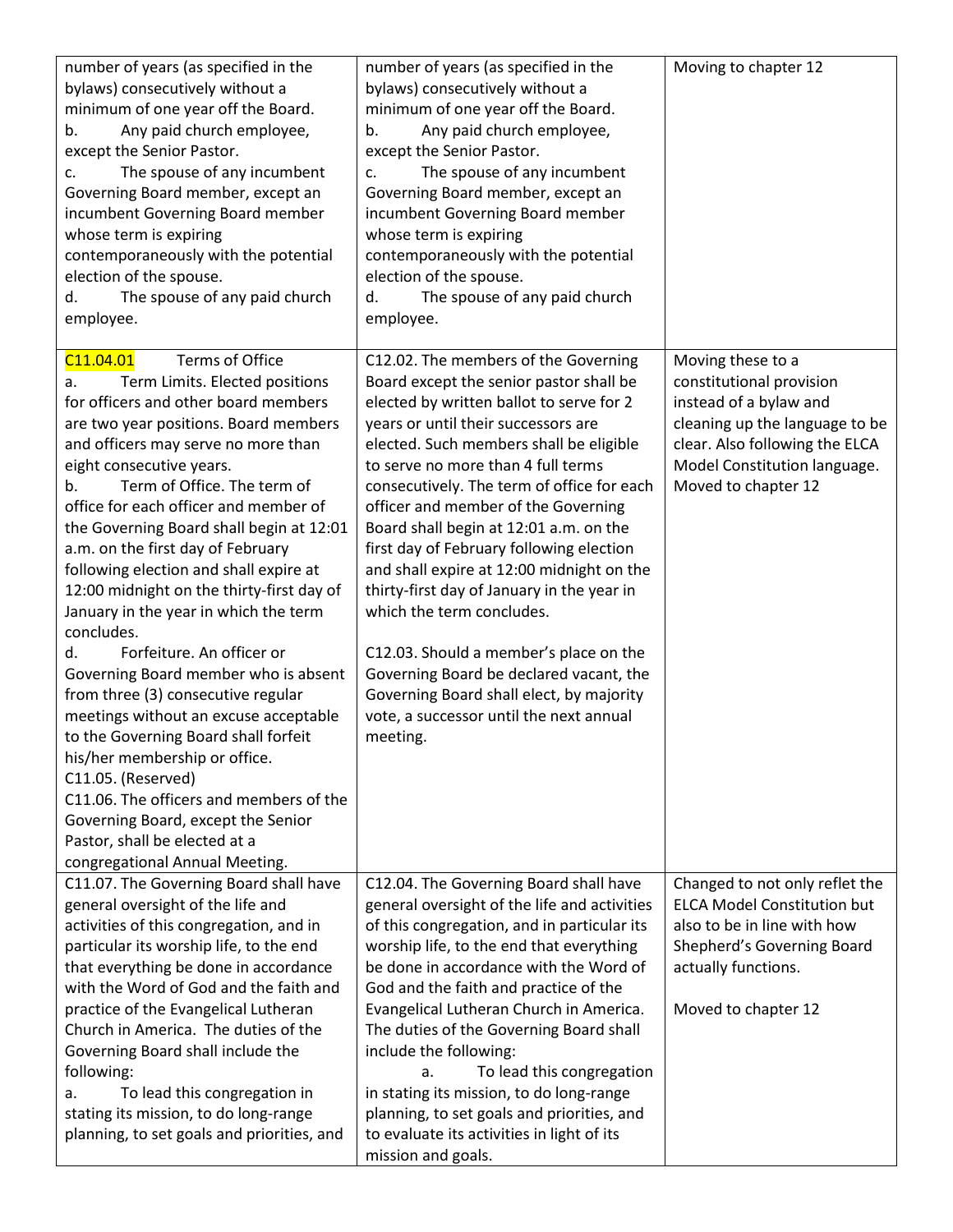| to evaluate its activities in light of its | To seek to involve all<br>b.               |                                |
|--------------------------------------------|--------------------------------------------|--------------------------------|
| mission and goals.                         | members of this congregation in worship,   |                                |
| To seek to involve all members<br>b.       | learning, witness, service, and support.   |                                |
| of this congregation in worship,           | To oversee and provide<br>c.               |                                |
| learning, witness, service, and support.   | for the administration of this             |                                |
| To oversee and provide for the<br>c.       | congregation to enable it to fulfill its   |                                |
| administration of this congregation to     | functions and perform its mission.         |                                |
| enable it to fulfill its functions and     | To maintain supportive<br>d.               |                                |
| perform its mission.                       | relationships with the rostered            |                                |
| d.<br>To maintain supportive               | minister(s) and staff and help them        |                                |
| relationships with the pastor(s) and       | annually to evaluate the fulfillment of    |                                |
| staff.                                     | their calling or employment.               |                                |
| To be examples individually and<br>e.      | To be examples<br>e.                       |                                |
| corporately of the style of life and       | individually and corporately of the style  |                                |
|                                            |                                            |                                |
| ministry expected of all baptized          | of life and ministry expected of all       |                                |
| persons.                                   | baptized persons.                          |                                |
| f.<br>To promote a congregational          | To promote a                               |                                |
| climate of peace and goodwill and, as      | congregational climate of peace and        |                                |
| differences and conflicts arise, to        | goodwill and, as differences and conflicts |                                |
| endeavor to foster mutual                  | arise, to endeavor to foster mutual        |                                |
| understanding.                             | understanding.                             |                                |
| To arrange for pastoral service<br>g.      | To arrange for pastoral<br>g.              |                                |
| during the sickness or absence of the      | service during the sickness or absence of  |                                |
| pastor.                                    | the pastor.                                |                                |
| To emphasize partnership with<br>h.        | To emphasize support of<br>h.              |                                |
| the synod and churchwide units of the      | the synod and churchwide organization      |                                |
| Evangelical Lutheran Church in America     | of the Evangelical Lutheran Church in      |                                |
| as well as cooperation with other          | America as well as cooperation with        |                                |
| congregations, both Lutheran and non-      | other congregations, both Lutheran and     |                                |
| Lutheran, subject to established policies  | non-Lutheran, subject to established       |                                |
| of the synod and the Evangelical           | policies of the synod and the Evangelical  |                                |
| Lutheran Church in America.                | Lutheran Church in America.                |                                |
| To recommend and encourage                 | To recommend and                           |                                |
| the use of program resources produced      | encourage the use of program resources     |                                |
|                                            |                                            |                                |
| or approved by the Evangelical Lutheran    | produced or approved by the Evangelical    |                                |
| Church in America.                         | Lutheran Church in America.                |                                |
|                                            | To seek out and                            |                                |
|                                            | encourage qualified persons to prepare     |                                |
|                                            | for the ministry of the Gospel.            |                                |
|                                            |                                            |                                |
| C11.07.01<br>In addition to the duties     | <b>Omitted</b>                             | Reflected in C12.04 (see       |
| and responsibilities provided in the       |                                            | above) and C12.05 (see         |
| constitution, the Governing Board shall:   |                                            | below). We again are trying to |
| tion is entitled to representation.        |                                            | reduce repetitiveness and to   |
| asures among all members of the            |                                            | be concise.                    |
|                                            |                                            |                                |
| ongregation.                               |                                            |                                |
| annual review and update.                  |                                            |                                |
| ongregation.                               |                                            |                                |
| ugh the budget process and other           |                                            |                                |
|                                            |                                            |                                |
| appropriate stewardship drives,            |                                            |                                |
|                                            |                                            |                                |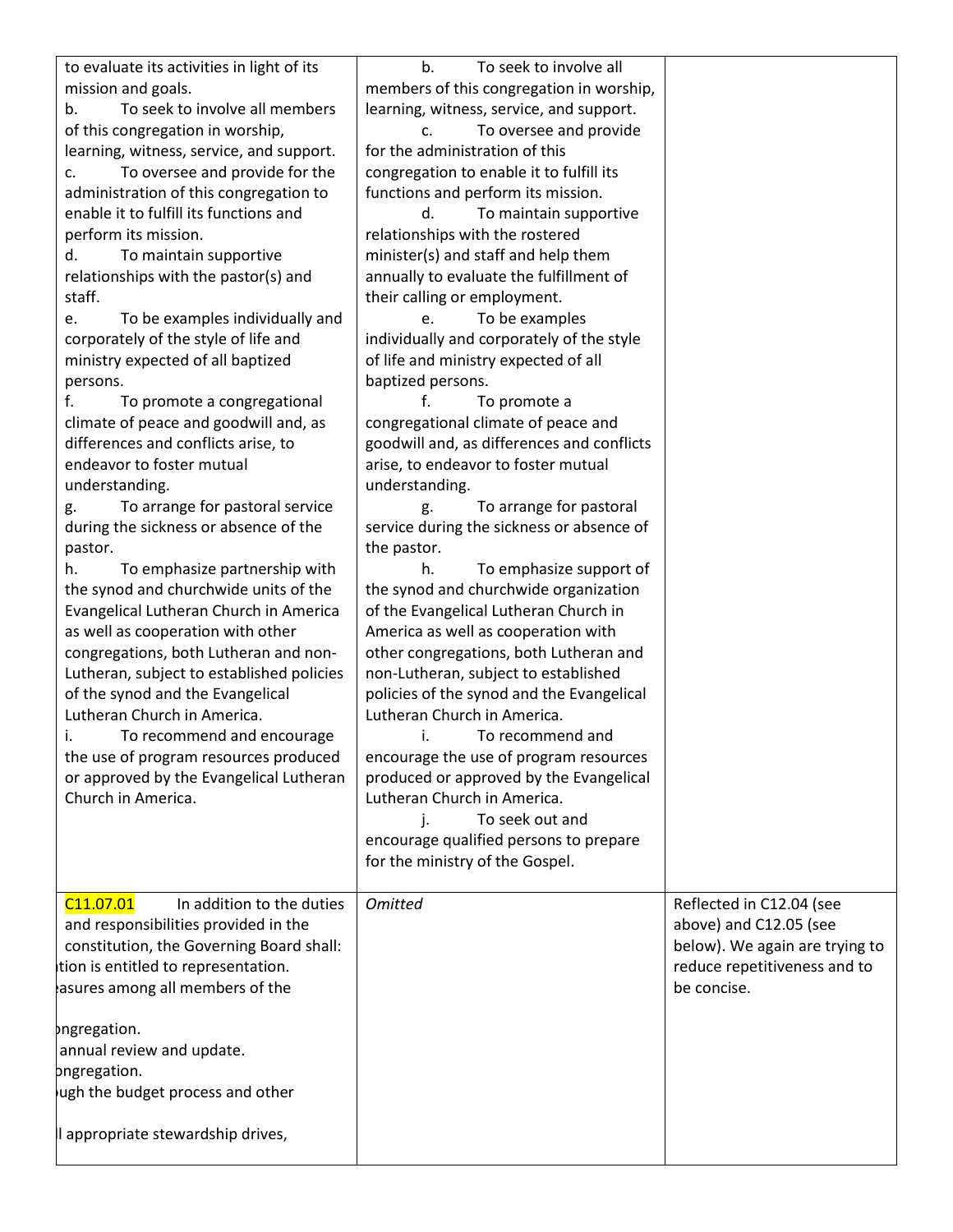C11.08. The Governing Board shall be responsible for the financial and property matters of this congregation. a. The Governing Board shall be responsible for maintaining and protecting its property and the management of its business and fiscal affairs. It shall have the powers and be subject to the obligations that pertain to such boards under the laws of the State of Minnesota, except as otherwise provided herein.

b. The Governing Board may enter into contracts for items not included in the budget but may not incur obligations more than 10% in excess of the anticipated receipts except after approval by a congregation meeting.

c. The Governing Board shall approve the annual budget prior to adoption by this congregation, shall oversee the expenditure of funds in accordance therewith following its adoption, and may not incur obligations more than 10% in excess of the anticipated receipts except after approval by a congregation meeting. d. The Governing Board shall ensure that the financial affairs of this congregation are being conducted efficiently.

e. The Governing Board shall approve all staff appointments.

C12.05. The Governing Board shall be responsible for the financial and property matters of this congregation.

a. The Governing Board shall be the board of directors of this congregation and, as such, shall be responsible for maintaining and protecting its property and managing its business and fiscal affairs. It shall have the powers and be subject to the obligations that pertain to such boards under the laws of the State of Minnesota, except as otherwise provided herein.

b. The Governing Board shall not have the authority to buy, sell, or encumber real property unless specifically authorized to do so by a meeting of this congregation.

c. The Governing Board may enter into contracts of up to 10% in excess of the anticipated receipts except after approval by a congregation meeting.

d. The Governing Board shall prepare an annual budget for adoption by this congregation, shall supervise the expenditure of funds in accordance therewith following its adoption, and may incur obligations of more than 10% in excess of the anticipated receipts only after approval by a Congregation Meeting. The budget shall include this congregation's full indicated share in support of the wider ministry being carried on in collaboration with the synod and churchwide organization.

e. The Governing Board shall ascertain that the financial affairs of this congregation are being conducted efficiently, giving particular attention to the prompt payment of all obligations and to the regular forwarding of mission support monies to the synod treasurer.

f. The Governing Board shall be responsible for this congregation's investments and its total insurance program.

 $C11.08.01$  In addition to the duties and responsibilities provided in the constitution, the Governing Board shall: *Omitted* C11.08.01 a-c already

Bringing us up to date with the language of the ELCA Model Constitution and moving to chapter 12

reflected in chapter 12 C11.08.01 d already reflected

in chapter 13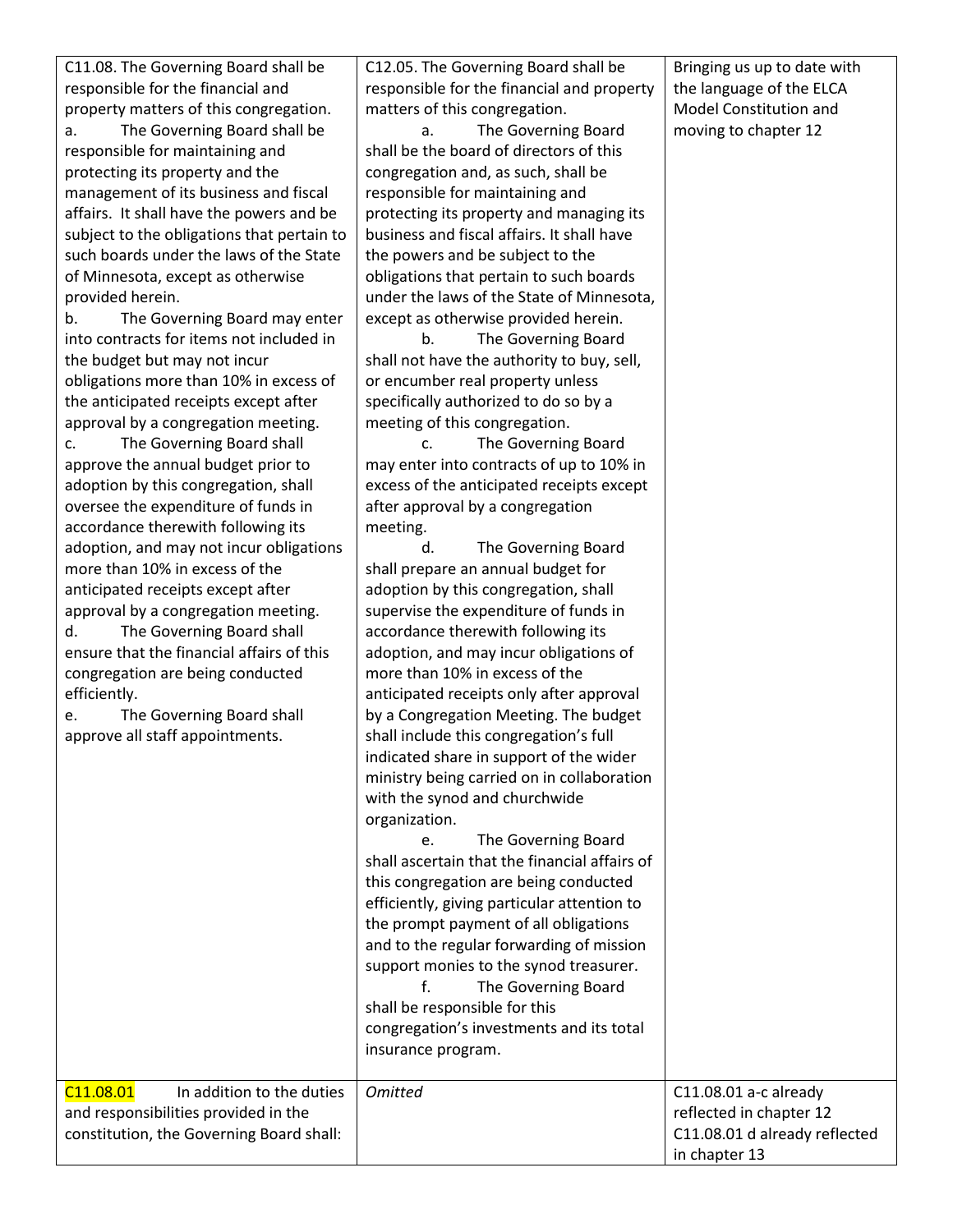| а.                    | Receive monthly reports from                       |                                               | C11.08.01 e already reflected    |
|-----------------------|----------------------------------------------------|-----------------------------------------------|----------------------------------|
|                       | the Treasurer to assure that                       |                                               | in chapter 12                    |
|                       | the expenditures are within the                    |                                               |                                  |
|                       | budget approved by the                             |                                               |                                  |
|                       | congregation and will not                          |                                               |                                  |
|                       | exceed annual revenues.                            |                                               |                                  |
| b.                    | Review and approve a budget                        |                                               |                                  |
|                       | to submit to the regular annual                    |                                               |                                  |
|                       | congregational meeting.                            |                                               |                                  |
|                       | c. Assure that the Treasurer and                   |                                               |                                  |
|                       | others who have access to the                      |                                               |                                  |
|                       | funds of the congregation are                      |                                               |                                  |
|                       | adequately bonded.                                 |                                               |                                  |
|                       | d. Appoint annually an audit                       |                                               |                                  |
|                       | committee composed of three                        |                                               |                                  |
|                       | persons, at least one of whom                      |                                               |                                  |
|                       | shall be a voting member of                        |                                               |                                  |
|                       | the congregation. This                             |                                               |                                  |
|                       | committee shall examine and                        |                                               |                                  |
|                       | review the fiscal records of the                   |                                               |                                  |
|                       | previous fiscal year of the                        |                                               |                                  |
|                       | congregation and the affiliated                    |                                               |                                  |
|                       | organizations and shall report                     |                                               |                                  |
|                       | its findings in writing to the                     |                                               |                                  |
|                       | Governing Board. Such reviews                      |                                               |                                  |
|                       | shall include examination of                       |                                               |                                  |
|                       | existing insurance coverage.                       |                                               |                                  |
|                       | The Governing Board in its                         |                                               |                                  |
|                       | discretion may provide for                         |                                               |                                  |
|                       | interim reviews as needed.                         |                                               |                                  |
| е.                    | Be responsible for the building                    |                                               |                                  |
|                       | and premises of the                                |                                               |                                  |
|                       | congregation and for their use<br>and maintenance. |                                               |                                  |
|                       |                                                    |                                               |                                  |
|                       | C11.09. The Governing Board shall see              | C12.06. The Governing Board shall see         | Moved to chapter 12              |
|                       | that the provisions of this constitution           | that the provisions of this constitution, its |                                  |
|                       | and its bylaws, and the continuing                 | bylaws, and the continuing resolutions        |                                  |
|                       | resolutions, are carried out.                      | are carried out.                              |                                  |
|                       | C11.10. (Reserved)                                 | <b>Omitted</b>                                | Unnecessary reservation          |
|                       |                                                    | C12.07. The Governing Board shall             | Not currently in the             |
|                       |                                                    | provide for an annual review of the           | constitution but suggested by    |
|                       |                                                    | membership roster.                            | the ELCA Model Constitution      |
|                       |                                                    |                                               | and the committee                |
|                       |                                                    |                                               | recommends it.                   |
| C <sub>11.07.03</sub> | Hiring for Other Staff                             | C12.08. The Governing Board shall be          | Moved from bylaw to              |
| Positions             |                                                    | responsible for the employment and            | constitutional provision. Inline |
|                       | The Governing Board shall establish                | supervision of the staff of this              | with ELCA Model Constitution     |
|                       | processes for the hiring of persons for            | congregation. Nothing in this provision       | language and Shepherd's          |
|                       | other staff positions, and may delegate            | shall be deemed to affect this                | current process.                 |
|                       | certain responsibilities in the hiring             | congregation's responsibility for the call,   |                                  |
|                       | process. However, all hires for such               | terms of call, or termination of call of any  | Moved to chapter 12              |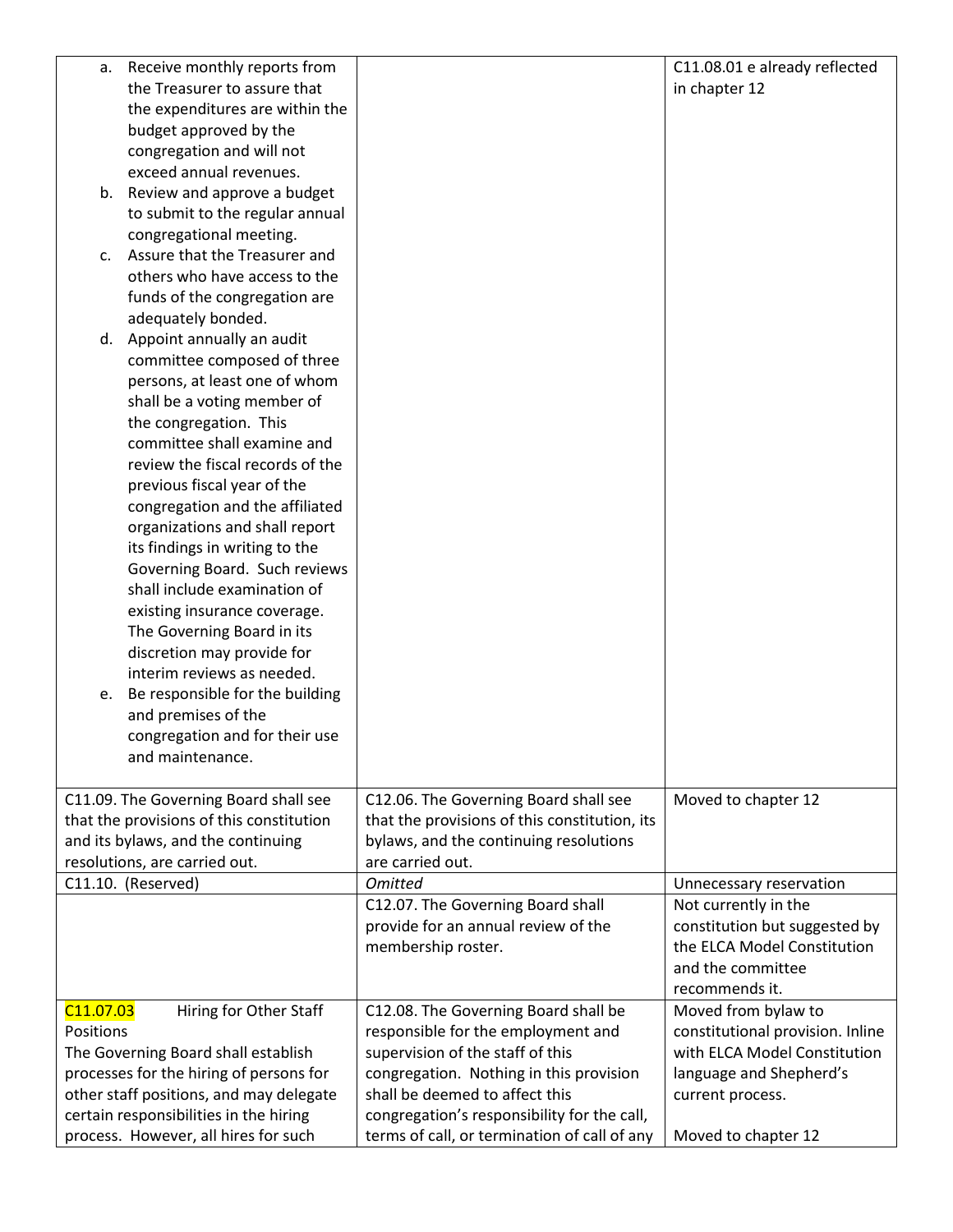| positions are subject to the approval of<br>the Governing Board.                                                                                                                                                                                                                                                                                                                                                                                                                                                                                                                                                                                                                                                                                                     | employees who are on a roster of this<br>church.                                                                                                                                                                                                                                                                                                                                                                                                                                                                                                                                                                                                                                                               |                                                                                                                                                                                                                                                                                                                                                                            |
|----------------------------------------------------------------------------------------------------------------------------------------------------------------------------------------------------------------------------------------------------------------------------------------------------------------------------------------------------------------------------------------------------------------------------------------------------------------------------------------------------------------------------------------------------------------------------------------------------------------------------------------------------------------------------------------------------------------------------------------------------------------------|----------------------------------------------------------------------------------------------------------------------------------------------------------------------------------------------------------------------------------------------------------------------------------------------------------------------------------------------------------------------------------------------------------------------------------------------------------------------------------------------------------------------------------------------------------------------------------------------------------------------------------------------------------------------------------------------------------------|----------------------------------------------------------------------------------------------------------------------------------------------------------------------------------------------------------------------------------------------------------------------------------------------------------------------------------------------------------------------------|
| C11.11. The Governing Board shall<br>submit an annual report to this<br>congregation at the annual meeting.                                                                                                                                                                                                                                                                                                                                                                                                                                                                                                                                                                                                                                                          | C12.09. The Governing Board shall submit<br>a comprehensive report to this<br>congregation at the annual meeting.                                                                                                                                                                                                                                                                                                                                                                                                                                                                                                                                                                                              | Moved to chapter 12                                                                                                                                                                                                                                                                                                                                                        |
| C11.12. The Governing Board shall<br>normally meet once a month. Special<br>meetings may be called by the Senior<br>Pastor or the Chairperson, and shall be<br>called at the request of at least one-half<br>of its members. Notice of each special<br>meeting shall be given to all who are<br>entitled to be present.<br>C11.12.01<br>The regular meetings of<br>the Governing Board will be as the<br>Board shall determine. The date and<br>time will be posted in the church. The<br>meeting shall be open to the members<br>of the congregation. Members may<br>request to speak but will not have a<br>vote. The Governing Board may vote to<br>enter into Executive Session for certain<br>matters at which time congregational<br>members shall be excused. | C12.11.<br>The Governing Board shall<br>normally meet once a month. Special<br>meetings may be called by the senior<br>pastor or the chair and shall be called by<br>the chair at the request of at least one-<br>half of its members. Notice of each<br>special meeting shall be given to all who<br>are entitled to be present.                                                                                                                                                                                                                                                                                                                                                                              | Changed to be in line with<br>both the ELCA Model<br>constitution and how<br>Shepherd's Governing Board<br>actually runs.<br>Shepherd members all have<br>voice but no vote as standard<br>practice in parliamentary<br>procedures as listed in<br>Robert's Rules that we would<br>be required to follow under<br>C10.07 therefore is<br>redundant.<br>Moved to chapter 12 |
| C11.13. A quorum for the transaction of<br>business shall consist of a majority of<br>the members of the Governing Board,<br>including the Senior Pastor or interim<br>pastor, except when such person<br>requests or consents to be absent and<br>has given prior approval to an agenda of<br>routine matters which shall be the only<br>business of the meeting.<br>C <sub>11.13.01</sub><br><b>Duties of Governing</b><br><b>Board</b><br>Business brought before the Governing<br>Board for approval must be approved by<br>a majority or a minimum of four,<br>whichever is greater, of the voting<br>members present in order to be<br>considered passed.                                                                                                      | C12.12. A quorum for the transaction of<br>business shall consist of a majority of the<br>members of the Governing Board,<br>including the senior pastor or interim<br>pastor, except when the senior pastor or<br>interim pastor requests or consents to be<br>absent and has given prior approval to<br>the agenda for a particular regular or<br>special meeting, which shall be the only<br>business considered at that meeting.<br>Chronic or repeated absence of the<br>senior pastor or interim pastor who has<br>refused approval of the agenda of a<br>subsequent regular or special meeting<br>shall not preclude action by the<br>Governing Board, following consultation<br>with the synod bishop. | Combining and bringing in line<br>with both the ELCA Model<br>Constitution and Shepherd's<br>Governing Board practices.<br>Moving to chapter 12                                                                                                                                                                                                                            |
| Currently a continuing resolution of the<br><b>Governing Board</b>                                                                                                                                                                                                                                                                                                                                                                                                                                                                                                                                                                                                                                                                                                   | C12.13. The Governing Board and its<br>committees may hold meetings by<br>remote communication, including<br>electronically and by telephone<br>conference and, to the extent permitted<br>by state law, notice of all meetings may<br>be provided electronically.                                                                                                                                                                                                                                                                                                                                                                                                                                             | It is not listed in our current<br>constitution but is required by<br>MN state law in order to hold<br>Governing Board or<br>congregational meetings via<br>electronic means. A<br>continuing resolution was                                                                                                                                                               |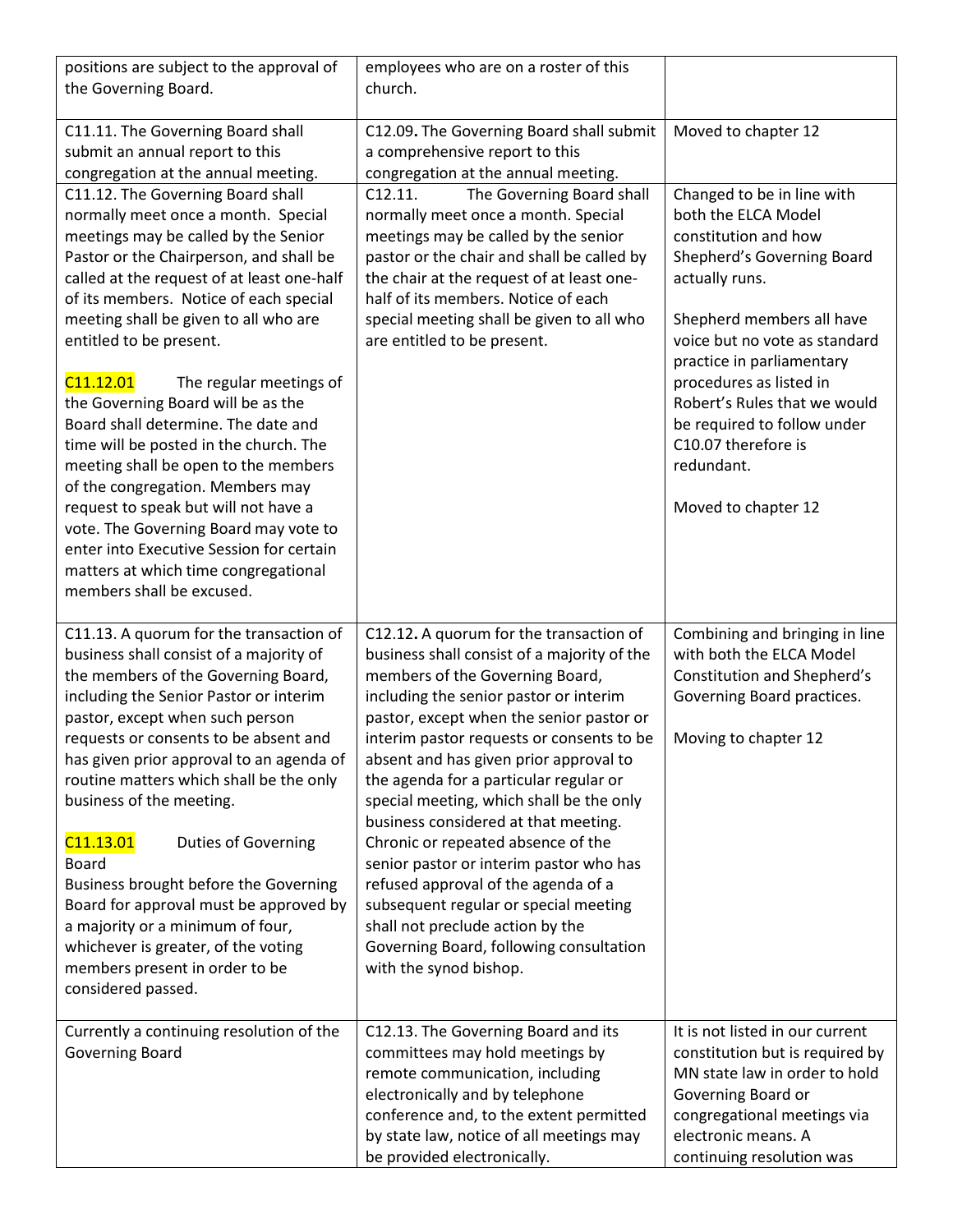|                                                                                                                                                                                                                                                                                                                                                                                                                                                                                                                                                                                                                                                                                                                                                                                                                                                                                                                   |                                                                                                                                                                                                                                                                           | required to make our<br>meetings legal during the<br>pandemic and adding this to<br>our constitution would make<br>it legal for all meetings moving<br>forward.                                                                                                 |
|-------------------------------------------------------------------------------------------------------------------------------------------------------------------------------------------------------------------------------------------------------------------------------------------------------------------------------------------------------------------------------------------------------------------------------------------------------------------------------------------------------------------------------------------------------------------------------------------------------------------------------------------------------------------------------------------------------------------------------------------------------------------------------------------------------------------------------------------------------------------------------------------------------------------|---------------------------------------------------------------------------------------------------------------------------------------------------------------------------------------------------------------------------------------------------------------------------|-----------------------------------------------------------------------------------------------------------------------------------------------------------------------------------------------------------------------------------------------------------------|
| C11.15. The following four guidelines<br>shall be used in selecting candidates for<br>all elected positions:<br>Commitment to regular worship<br>а.<br>attendance.<br>Commitment to a daily<br>b.<br>devotional and prayer life.<br>Commitment to growth as a<br>c.<br>Christian through various education<br>opportunities.<br>Commitment to sharing the<br>d.<br>Good News of Jesus Christ with others.                                                                                                                                                                                                                                                                                                                                                                                                                                                                                                         | <b>Omitted</b>                                                                                                                                                                                                                                                            | We would hope this is true of<br>all of our members but seems<br>like something that would<br>either be a miss use of power<br>to regulate this or held within<br>a policy not a governing legal<br>document.                                                   |
| Chapter 12.<br><b>RESERVED</b>                                                                                                                                                                                                                                                                                                                                                                                                                                                                                                                                                                                                                                                                                                                                                                                                                                                                                    | <b>Omitted</b>                                                                                                                                                                                                                                                            | No longer reserved as we<br>broke up chapter 11 into<br>chapter 11 and 12. See above.                                                                                                                                                                           |
|                                                                                                                                                                                                                                                                                                                                                                                                                                                                                                                                                                                                                                                                                                                                                                                                                                                                                                                   | The officers of this<br>C13.01.<br>congregation and the senior pastor shall<br>constitute the Executive Committee.                                                                                                                                                        | Bringing in line with not only<br>the ELCA Model Constitution<br>but also Shepherd's current<br>practices.                                                                                                                                                      |
| C13.01. The voting membership of the<br>Nominating Committee shall consist of<br>the senior pastor and up to five<br>committee members and shall serve a<br>term of one-year running from July 1 to<br><b>June 30.</b><br>Authority and Function: The<br>а.<br>Nominating Committee shall nominate<br>members to the Governing Board. The<br>nominations shall be for a specific<br>position.<br>Composition: The Nominating<br>b.<br>Committee shall consist of up to six<br>members as follows:<br>one member to be elected by<br>1.<br>the Governing Board from its own<br>membership;<br>the Vice Chairperson of the<br>2.<br>Governing Board;<br>up to three members at large<br>3.<br>who shall be appointed by the<br>Governing Board. Each of the members<br>at large shall serve a one year term,<br>serving no more than two consecutive<br>terms as a member at large; and<br>the Senior Pastor.<br>4. | C13.02. A Nominating Committee of up to<br>five voting members of this congregation<br>and the senior pastor shall be elected at<br>the annual meeting for a term of one<br>year. Members of the Nominating<br>Committee are not eligible for<br>consecutive re-election. | The old language would be<br>more appropriate in a<br>committee charter that can be<br>approved by the Governing<br>Board and reviewed annually.<br>We are recommending<br>language similar to the ELCA<br>Model constitution for the<br>Constitution language. |